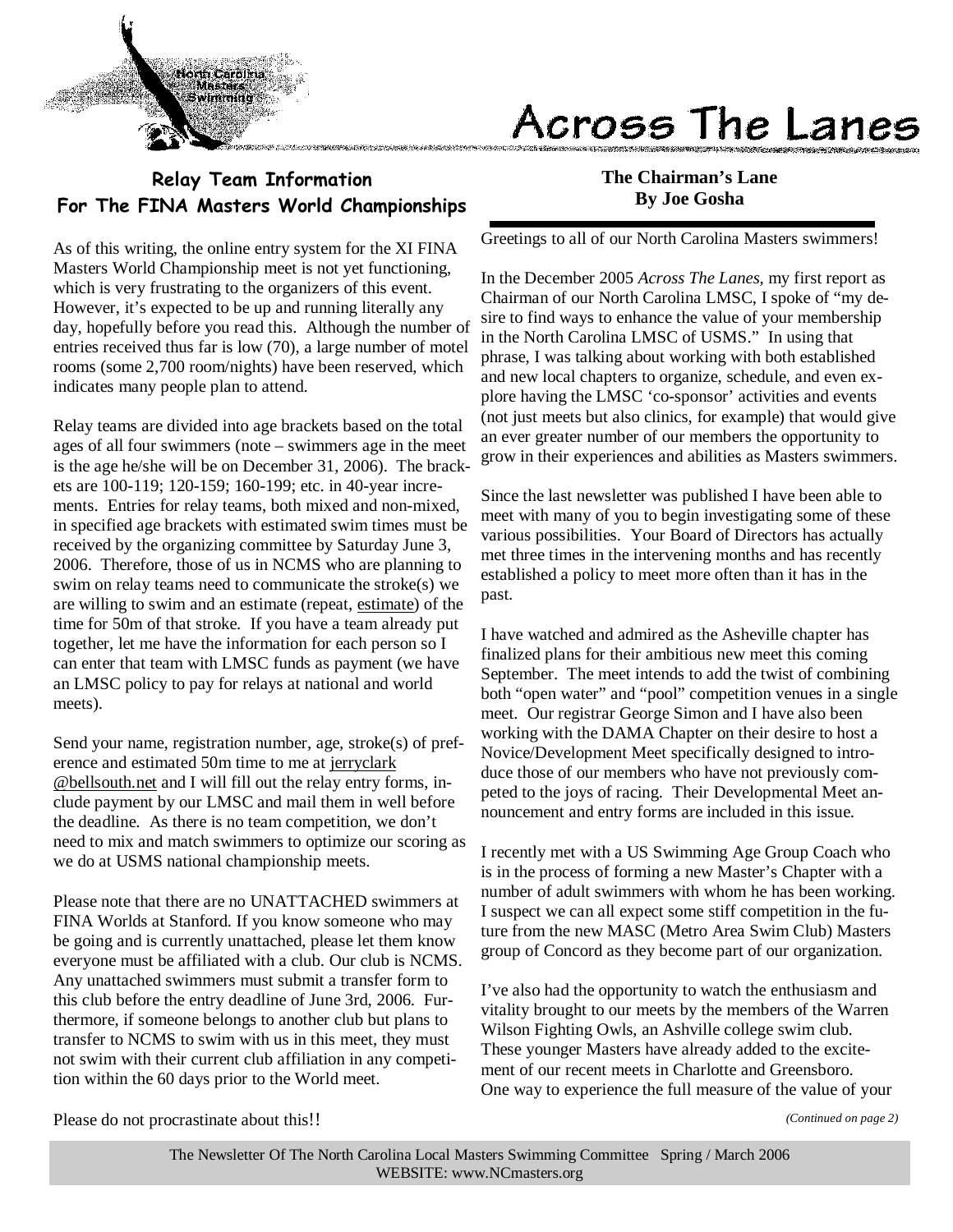#### *(Continued from page 1)*

North Carolina Masters Swimming membership is to take advantage of the opportunities already provided in the activities and events sponsored by our local chapters, by USMS, and by FINA. A prime example is the World Master's Meet in Palo Alto this August. Additional information is presented in the "USMS Lane / World Championships Section".

Feel free to contact me at jophesgo@juno.com if you would like to discuss how we can work together to add to the value of our collective investment in our North Carolina LMSC. Thank you.

#### **The Secretary's Lane By Elizabeth Nowak**

*Editor's Note: Elizabeth has been swimming competitively with the THAT Masters Team for just over a year after a 20 year "vacation" from the sport. Most of those 20 years she has been competing in triathlons both at the national and international levels in everything from the sprint to Ironman distance races as well as competing in many running and cycling events. Elizabeth's competitive swimming days started in Iowa at age 13 through high school and then went on to swim for 4 years at Iowa State University. Her day job is with the Duke University Health System in the Corporate Finance division.* 

During the first quarter of 2006, two teleconference meetings were held by the LMSC for NC on January 2nd and February 24<sup>th</sup>, and one in-person meeting was held on January  $29<sup>th</sup>$  in Charlotte, NC. Below is a summary of the topics that were discussed:

#### **Updating of the Bylaws of the LMSC of NC**

The Bylaws for the LMSC of NC were last updated in 1993. There were discussions in 2004 regarding changes to the bylaws, but they were never published. The group will discuss changes during the second quarter of 2006.

#### **Sanction Fees**

Historically all meets were charged a \$100 fee of which \$80 was refunded to the respective Meet Director if three conditions were met. Discussions centered on eliminating the \$80 fee and continue only with the \$20 fee, however, the meet director **MUST** pay the \$20 fee **prior** to any results being posted and/or records being acknowledged. Hopefully this will put pressure on meet directors to pay the fee in a timelier manner.

#### **2005 LMSC of NC Annual Awards**

Nominations for 2005 Outstanding Male and Female Swimmers, Volunteer of the Year and Newcomer of the Year Awards were discussed. The following recipients were presented their awards at the Charlotte meet on January  $28<sup>th</sup>$ :

2005 Outstanding Male Swimmer = Jon Blank, RAM 2005 Outstanding Female Swimmer = Sally Newell, THAT 2005 Newcomer of the Year = Elizabeth Nowak, THAT 2005 Volunteer of the Year = Rhea Wilkins Please refer to the article in this newsletter highlighting each of the award recipients.

#### **NC Masters 2006 Meet Schedul**e

Discussions have centered around which meets will be held throughout 2006 in North Carolina. There will be a new meet September 23 & 24, 2006 in Ashville, NC. There will be a pool meet as well as an open water swim. As the meet specifics are finalized, they will be posted on the www.ncmasters.org web site.

#### **New Events**

The DAMA chapter is in the process of planning a novice/developmental meet in 2006 in Durham. There are also discussions about holding a similar novice/development meet in Salisbury in mid-May 2006 to focus on fitness swimmers and getting them involved in Masters swimming. More details will follow on both of these new events.

#### **Updates by the Treasurer**

As of March 1, 2006, total checking account balance  $=$  $$4,830.88$  and total CD balance =  $$6,158.86$  for a grand total of \$10,989.74. The 2006 budget is in development and will be reviewed/approved at the April meeting.

#### **The February 24th Teleconference .** Recorded by Joe Gosha

The Chairman listed (1) Bylaws Review, (2) the proposed developmental/novice meet being organized by the DAMA Chapter, and (3) developing a schedule for regular Board meetings as the items of business he wanted to address during the conference.

The Chairman noted that proposals have been forwarded to him for: conducting regularly scheduled teleconference Board meetings, and conducting an annual extended faceto-face meeting of the Board; such meeting to be held the night before the Hillsborough meet.

The Board members present encouraged the Chairman to select and publish to all of the Board members and chapter representatives a time for regular teleconference Board meetings.

The Board members tabled the discussion of the proposed annual face-to-face meeting until either the next teleconfer- *(Continued on page 3)*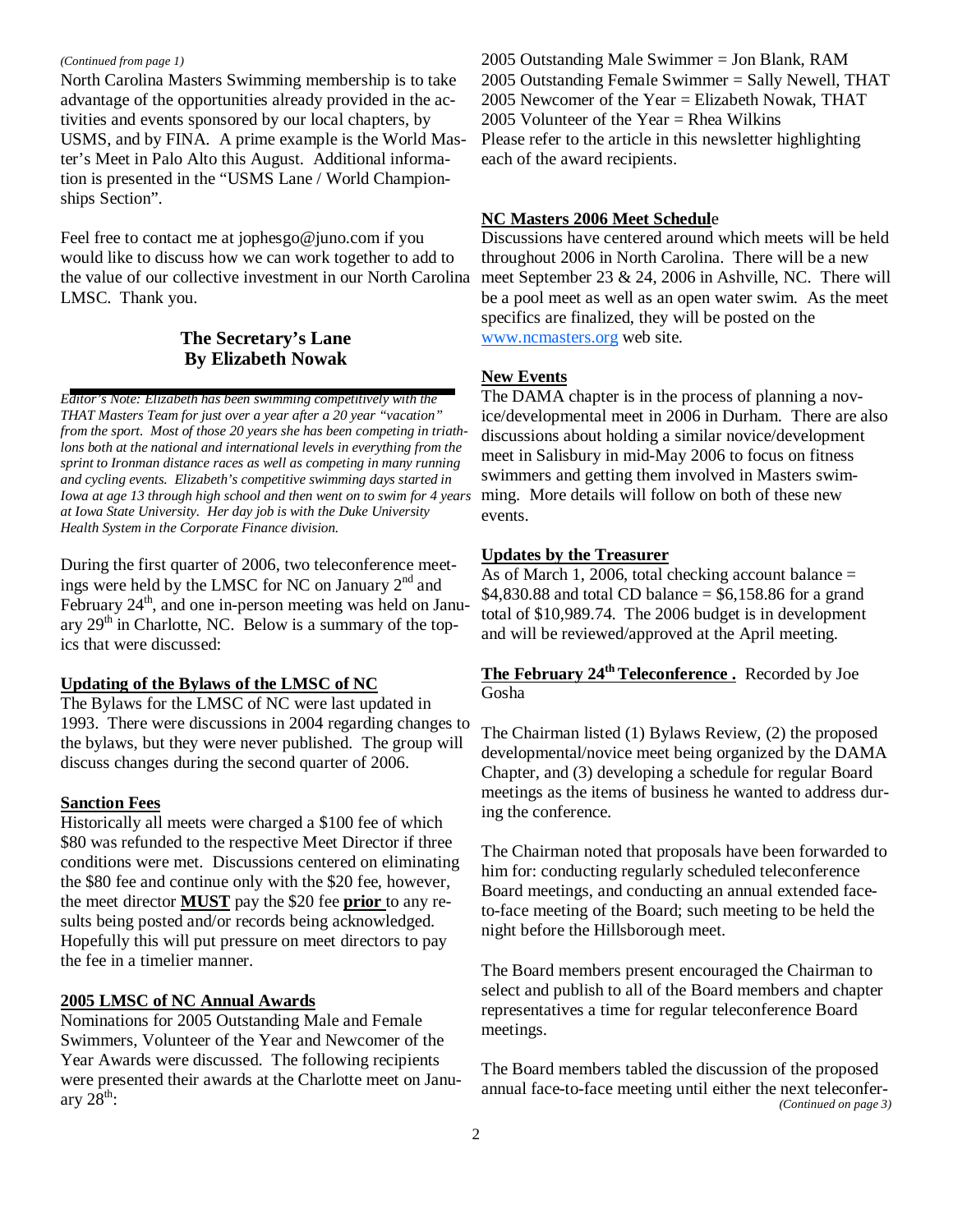ence meeting or the Board meeting that will be held in con-*(Continued from page 2)* **The Treasurer's Lane**  junction with the April Raleigh meet.

Jerry Clark reported that the Bylaws documents he had recently sent to the Board members included his recollection from his notes (along with some input from Clarke Mitchell) of the reconstituted Bylaws that were agreed upon, but never published, by the Board in 2004. All agreed that we do not actually have Bylaws in place other than those that are currently published on our web site. A Bylaws discussion would perhaps be better scheduled for an extended in-person meeting. Clarke Mitchell will be invited to participate in our next Bylaws discussion which will likely take place during our next teleconference.

Greg Souza, representing the DAMA Chapter, joined the teleconference, and we commenced a discussion of the evolving plans for the novice / development meet being planned for Durham on May 13. The DAMA chapter requested clarification from George regarding how the disqualification rules might be applied in a novice meet. Jerry held that the event rules should be applied in exactly the same fashion in a novice meet as they would be in any sanctioned meet. All of the Board members present agreed. The Chairman noted that he would use his upcoming quarterly newsletter space to spotlight the proposed meet.

Jerry mentioned this summer's FINA Masters World meet needs to be emphasized. Since relay entries must be submitted before the meet, we need to (1) assist those who are going to connect with others who are also entering in order to facilitate relay teams entries, or (2) allow our NCMS swimmers to be released to register and swim with other Clubs in the event our NCMS Club does not present them with relay opportunities.

### 0000000000000

A well-earned High Five KUDO before we must continue with more administrative information.

> **Richard Kitchell "Flys" Again**

At the February 2006 Dixie Zone SCY Championships in Clearwater, FL, Richard Kitchell, 65, not only broke the Dixie Zone men's 65-69 200 fly record by over 12.5 seconds, but he broke the USMS record by more than six seconds.



#### **LMSC FOR NORTH CAROLINA**

**2006** 

| <b>Statement of</b><br><b>Revenues and Expenditures</b><br>12/31/05-2/27/06 |              | <b>Statement of</b><br><b>Assets, Liabilities, And</b><br><b>Fund Balances</b> |                |  |  |
|-----------------------------------------------------------------------------|--------------|--------------------------------------------------------------------------------|----------------|--|--|
| <b>Revenues</b>                                                             |              | <b>Assets</b>                                                                  |                |  |  |
|                                                                             |              |                                                                                |                |  |  |
| <b>Member Dues</b>                                                          |              | Cash -<br>\$7,403.00 Checking Account                                          | \$<br>4,830.88 |  |  |
| <b>USMS Coaches</b><br>Clinics                                              |              | CD Balance                                                                     | \$<br>6,158.86 |  |  |
|                                                                             |              | <b>Total Assets</b>                                                            | \$10,989.74    |  |  |
| <b>Total Revenue</b>                                                        | \$7,403.00   |                                                                                |                |  |  |
| <b>Expenditures</b>                                                         |              | <b>Fund Balance</b>                                                            |                |  |  |
|                                                                             |              | Fund balance at                                                                |                |  |  |
| <b>Convention Expense</b>                                                   |              | 12/31/05                                                                       | \$<br>1,307.69 |  |  |
|                                                                             |              | Net Excess of                                                                  |                |  |  |
| Awards                                                                      | \$           | 190.62 Expenditures                                                            | \$<br>3,523.19 |  |  |
| Merchandise (T-                                                             |              |                                                                                |                |  |  |
| shirts & Caps)                                                              |              | Over Revenues                                                                  |                |  |  |
|                                                                             |              | Fund Balance at<br>3/31/06                                                     | \$<br>4,830.88 |  |  |
| <b>USMS-</b><br>Members Dues &<br>Misc.                                     | \$2,857.00   |                                                                                |                |  |  |
| Reimburse Relays<br>(Jon Klein)                                             |              |                                                                                |                |  |  |
| Reimburse<br>Overpayment of Reg.<br>Fees                                    | \$           | 70.00 Total Funds                                                              |                |  |  |
| Newsletter                                                                  |              | Ck Acct & CD's Bal-<br>ance                                                    | \$10,989.74    |  |  |
| <b>Meter Permit</b>                                                         |              |                                                                                |                |  |  |
| Postage                                                                     | \$<br>200.00 |                                                                                |                |  |  |
| <b>Publishing Cost</b>                                                      | \$<br>407.46 |                                                                                |                |  |  |
| Office Expense                                                              | \$<br>144.93 |                                                                                |                |  |  |
| Registrar Annual<br>Payment                                                 |              |                                                                                |                |  |  |
| <b>Return Checks</b>                                                        |              |                                                                                |                |  |  |
| <b>Bank Service</b>                                                         |              |                                                                                |                |  |  |
| Charges                                                                     | \$<br>9.80   |                                                                                |                |  |  |
| License -<br>Hy-Tek LTD                                                     |              |                                                                                |                |  |  |
| <b>Total</b><br><b>Expenditures</b>                                         | \$3,879.81   |                                                                                |                |  |  |
|                                                                             |              |                                                                                |                |  |  |
| Revenues over/<br>under expenditures                                        | \$3,523.19   |                                                                                |                |  |  |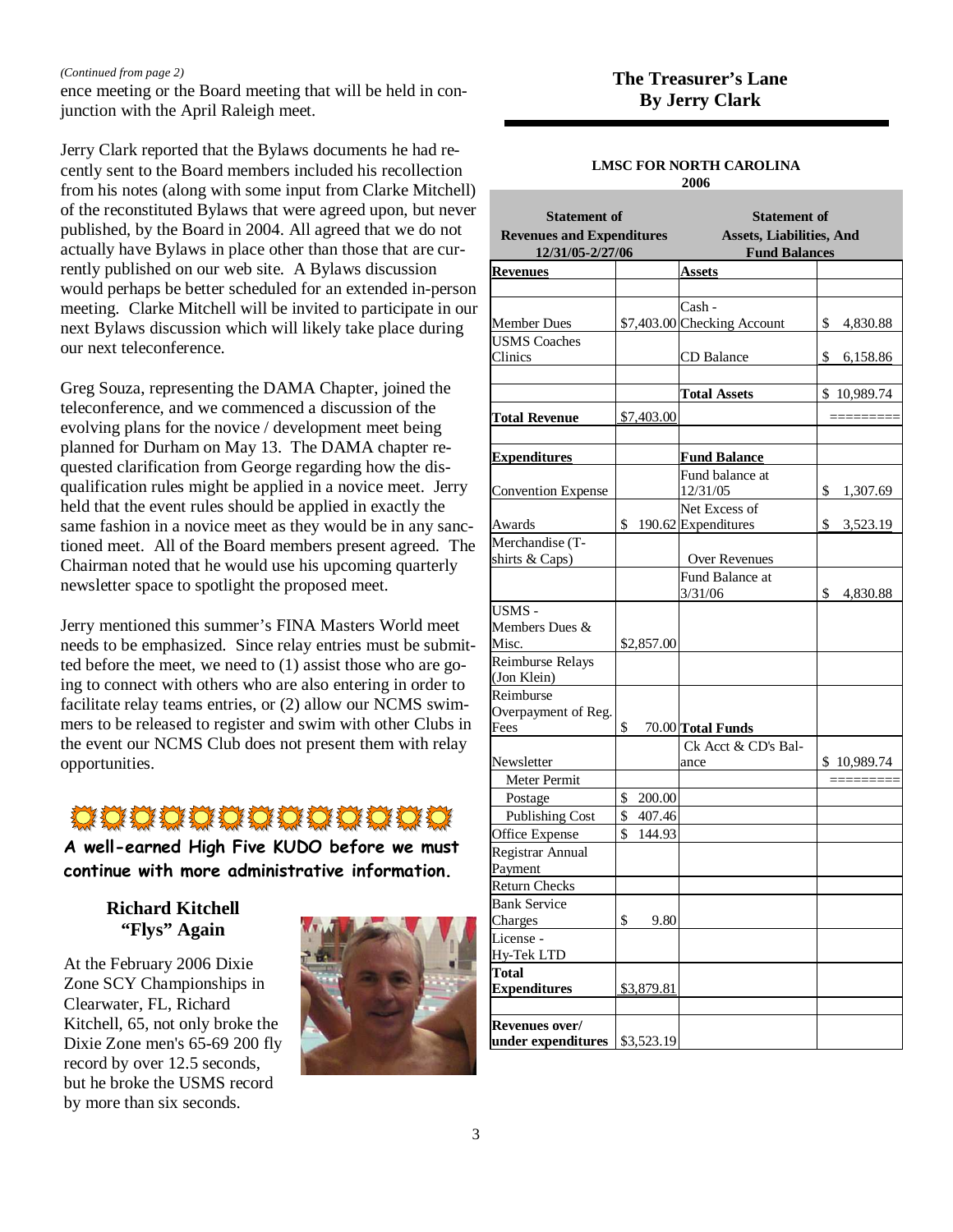#### **The USMS Lane**

#### **United States Masters Swimming Executive Committee and Board of Directors Midyear Meetings The Woodlands, Texas January 26–29, 2006**

This year's USMS leadership midyear meeting was held in two phases. The Executive Committee met on January 26 and 27. Many of the Committee's below administrative action items are referred to the Board of Directors for subsequent discussion and voting.

- 1. Recommend to the USMS Board of Directors that we allow online entry for sanctioned events.
- 2. Recommend to the Board of Directors that meet hosts must accept paper entries for national championships, even if they are using online entry.
- 3. Recommend to the Board of Directors that we not allow LMSCs to contract with outside companies for online membership registration.
- 4. Appoint a task force to develop requirements, and issue and evaluate an RFI (request for information) for online membership registration.
- 5. Direct the webmaster to cease work on the One Hour Postal entry system immediately.
- 6. Direct the webmaster to immediately cease all but emergency web maintenance until the World Championships online entry system is completed.
- 7. Waive PMG, if necessary, to hire an outside contractor for development of the World Championships online entry application.
- 8. Direct Margaret Bayless to buy professional insurance related to her USMS position, and USMS will reimburse her.
- 9. Recommend to the Board of Directors that we investigate whether we still need an internal auditor.
- 10. Recommend a policy to the Board of Directors that committee members may be reimbursed for budgeted expenses, but they will not be compensated for performing committee services.

The Executive Committee then joins the USMS Board of Directors for the three days. The following identifies the Board's actions as well as details some of the immediately relevant activities. The complete minutes of the Leadership's midyear meetings are available on the USMS website.

President Rob Copeland called the meeting to order. Also

present were Vice President of Member Services Mark Gill, Vice President of Community Services Michael Heather, Vice President of National Operations Leo Letendre, Vice President of Local Operations Julie Heather, Secretary Meg Smath, Treasurer Tom Boak, Immediate Past President Jim Miller, At-Large Directors Anna Lea Roof (Breadbasket Zone), Betsy Durrant (Colonies Zone), **Jerry Clark (Dixie Zone),** Nadine Day (Great Lakes Zone), Jeanne Ensign (Northwest Zone), Michael Moore (Oceana Zone), Carolyn Boak (South Central Zone), Laura Winslow (Southwest Zone), Past President Ted Haartz, Legal Counsel Patty Miller, National Office Administrator Tracy Grilli and U. S. Aquatic Sports President Dale Neuburger.

- 1. Motioned, Seconded, and Approved (MSA) the Executive Committee's recommendation that we allow online entry for sanctioned events.
- 2. MSA the Executive Committee's recommendation that meet hosts must accept paper registration for national championships, even if they are using online entry.
- 3. MSA the Executive Committee's recommendation that we not allow LMSCs to contract with outside companies for online membership registration.
- 4. The Board amended the Executive Committee's motion "that committee members may be reimbursed for budgeted expenses, but they will not be compensated for performing committee services" by replacing "budgeted expenses" with "budgeted expenses consistent with FOG." MSA the motion as amended.
- 5. MSA the Executive Committee's recommendation that we investigate whether we still need an internal auditor.
- 6. MSA the Executive Committee's waiving of PMG, if necessary, in order to hire an outside contractor for development of the World Championships online entry application.
- 7. MSA to approve the concept of trying to take advantage of the promotional opportunities that are available from the World Championships.
- 8. MSA that we conduct the search for an executive director only through the selected search firm.
- 9. MSA to accept Anderson & Associates as our executive director search firm.
- 10. MSA to accept the compensation range for the executive director position proposed by a subcommittee.
- 11. MSA to offer a benefits package for the executive director position not to exceed 30 percent of the base salary.
- 12. MSA to allow broadcast emails to USMS members.
- 13. The Board amended article III of the proposed policy manual for the Editorial Committee by replacing "web operations staff and the Communications Committee" with "the Executive Committee or its designee" so that

*(Continued on page 5)*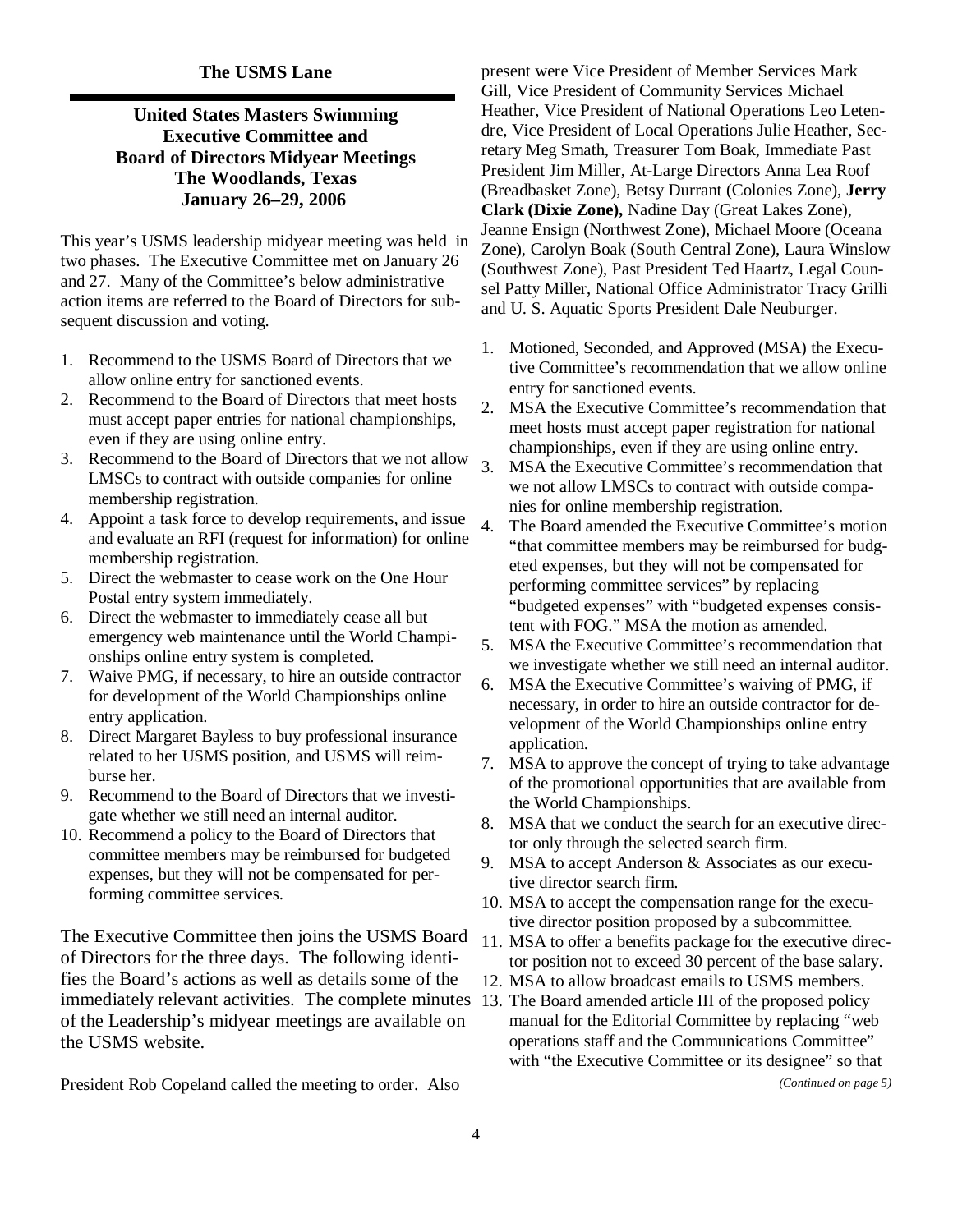#### *(Continued from page 4)*

the entire article reads: "The Editorial Committee shall work with the Executive Committee or its designee to develop a plan to create, maintain and update web editorial content." MSA the policy manual as amended.

14. MSA that we have a members-only section of our website. The content of the members-only sections versus free sections is yet to be determined.

#### **FINA review by Dale Neuburger**

Dale thanked us for inviting him to meet with us. He typically meets with each USAS member organization outside of convention at least once a year. He noted that USMS is unique in the FINA organizations. Although we don't normally vote at USAS meetings, if an issue relates to Masters, then USA Swimming cedes its two votes to USMS. Positions on the FINA Masters Committee are highly competitive, and filled with competent people. As part of the FINA structure, we are committed to working with ASUA, and FINA is committed to holding regular ASUA championships. Dale commended LATyCAR for the work they did in the Caribbean and Latin America before ASUA was formed, but as a FINA member we must align with ASUA and FINA. There were no suspensions as a result of the All-Americas meet in Brazil last fall.

#### **OFFICER REPORTS**

Mark was asked about the Editorial Committee's decision to move up the deadline for registrars to submit their registrations to the National Office. This was necessary for all our members to receive their copies of *USMS SWIMMER* in a timely manner. Many of our members have been receiving their magazines several weeks late because of U. S. Postal Service delivery problems. Carolyn said that it's important we communicate to our members that the USPS is responsible for the slow delivery.

The Editorial Committee has also submitted an overbudget request to the Finance Committee for a survey to determine readers' preferences for content for the magazine, as well as demographic information to help with soliciting sponsors.

Tom reported that USMS is in a healthy financial position, and that at year's end we were under budget for 2005. He has been moving CDs around and switching investments for greater return. Tom also encouraged us not to fear overbudget requests. We should look at them positively, as moving forward. We need to communicate this message to committee chairs. They are also encouraged to plan ahead, and not wait till the last minute to make a critical request.

Rob reported that he has been helping the International

Swimming Hall of Fame redefine its mission. They will be holding their ISHOF induction ceremony during Short Course Nationals in May, and the MSHOF ceremony in California during the World Championships in August. He was also happy to report that National Sponsor Liaison Mel Goldstein is already ahead of projected sponsor revenue.

#### **World Championships**

Rob explained the actions taken by the Executive Committee to speed up completion of the online entry system Mark also noted that we need to develop the administrative tools that will allow others to maintain parts of our website, and lessen the burden on our webmaster.

Michael Moore distributed packets of entry booklets to the Board members. The booklets have also been sent to all federations, all NGBs, all clubs, and all LMSC chairs. The organizing committee is offering incentives for early entry. Asked how the money is being spent, Michael replied that the executive director must be paid each month, and there have also been printing expenses. Michael has begun to get officials lined up, who are appointed by each commission. Asked if on-deck coaching will be provided by the Coaches Committee, Michael said it's different this year because the meet is in our own country. He suggested the LMSCs be contacted about providing coaches. Speedo is a major sponsor, providing goody bags and shirts for officials and volunteers. Endless Pools and Amino Vitale are other major sponsors.

Michael met with the FINA Masters Committee in November, and will meet with them again July 30. He stressed that FINA will run the meet; his organizing committee "just" organizes it. There is an issue to be resolved about touchpads on one of the courses. There are 22 hotels with rooms set aside for the meet. The meet website is up. Rob will put a paragraph in his letter to All-Stars and All-Americans promoting the meet; this will also appear in *Streamlines.* 

Tom asked Michael for a monthly financial report, which Michael agreed to. Michael explained the updated estimates of numbers of athletes. One of the things he's basing the revision on is the number of booked rooms. He estimates the average entry fee will be approximately \$100. Jim urged us to use this event to continue to promote Masters swimming in this country, perhaps by moving forward with a bid for the next Pan Pacific Championships. Another suggestion to keep the ball rolling is a humaninterest video. We could show it at convention banquet, and there might be a cable show that would want to document the Worlds. Julie suggested we contact the Kaiser *(Continued on page 6)*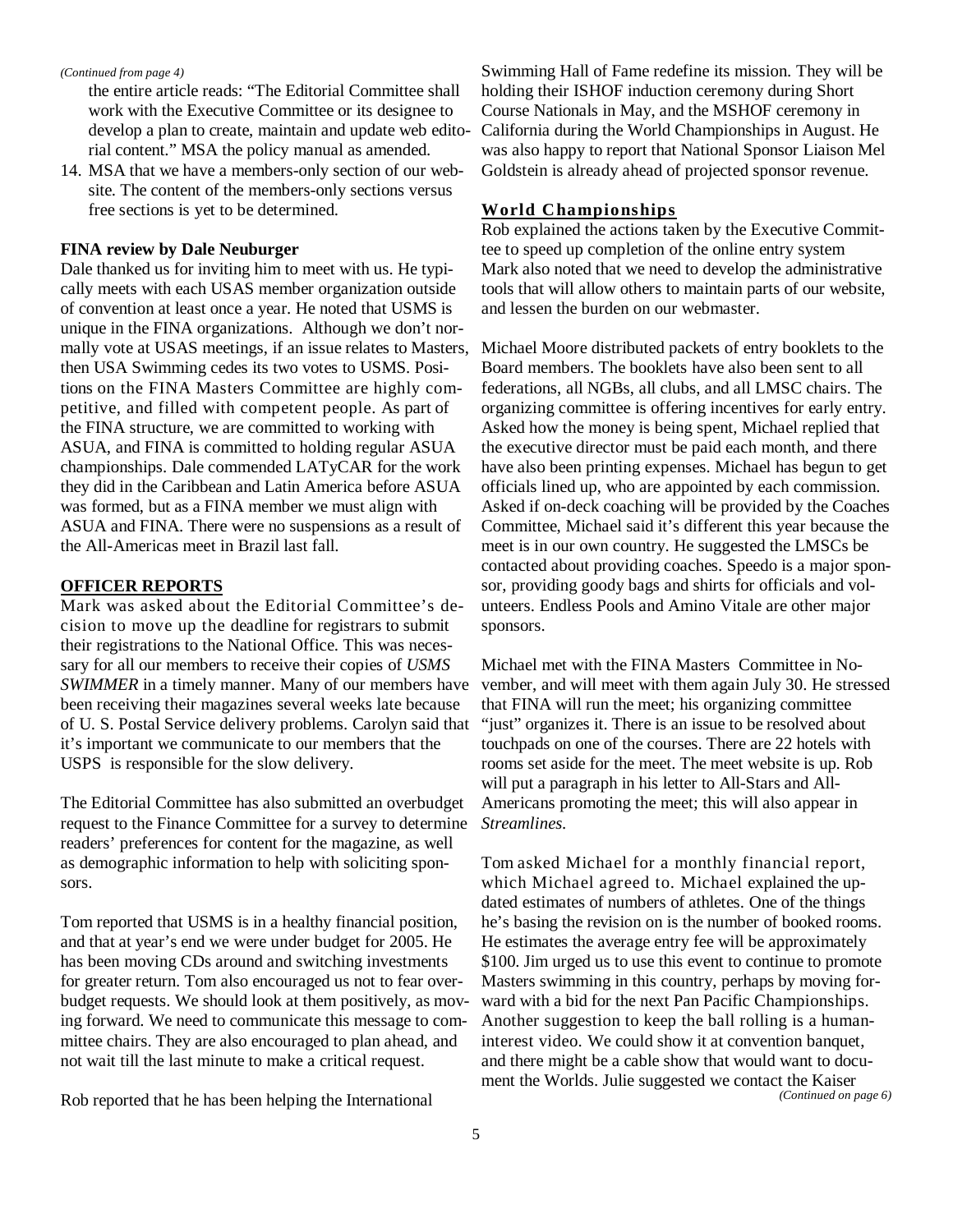#### *(Continued from page 5)*

Foundation, who might be interested in it for wellness promotion. The documentary should showcase all Masters disciplines, and should not just focus on elite swimmers. An Oscar-nominated documentary was made on Gail Roper a few years ago, and perhaps the producers of that documentary would be able to help us. Jim suggested a task force could put together a public-relations plan.

#### **SWOT Review**

SWOT stands for strengths, weaknesses, opportunities and threats. It is a tool for understanding an organization's current position and making the best use of its opportunities. The first step was to compile a list of personal values. Next, we compile a list of USMS values. Patty, who was leading the review, characterized strengths and weaknesses as internally focused, and opportunities and threats as externally focused. We compiled lists of USMS's strengths, weaknesses, opportunities and threats. Meg will import these lists into an Excel spreadsheet, which she will email to the Board. Each director will rank the lists and return them. Once we have a master ranking, we will be able to identify a fit between our strengths and opportunities, which we hope will also help us overcome weaknesses.

#### **Executive Director Search**

Laura reported that the task force sent out approximately 18 RFPs. From the RFPs we received nine prospects, which resulted in seven proposals. The task force narrowed their choices to three firms. Tom called each firm and asked them About half of our LMSCs currently use broadcast emails. the same questions, in the same manner. After this step, Laura and Tom recommended we eliminate one firm from consideration. **MSF to accept PeopleSource Staffing Solutions as our search firm. MSA to accept Anderson & Associates as our search firm.** Tom will contact Anderson & Associates and negotiate that the final installment be paid when we hire a candidate, for a fixed fee. Tracy will announce our selection in *Streamlines* as soon as we reach agreement with Anderson & Associates.

**Executive director job description, compensation, benefits:** The person selected will be responsible for evaluation and compensation for employees. Jim noted that this person will have a lot on his or her plate, and we should be careful not to overload him or her. We will need to build trust, and adjust the level of oversight. We will need goals in place for each employee before the executive director comes on board. Ted asked that we make sure we keep past presidents involved in the process.

A subcommittee chaired by Patty projected base salary to be \$80,000 to \$100,000 plus a bonus of \$20,000 to \$40,000, total salary and bonus not to exceed \$120,000. Bonus will

be based on membership, sponsorship and overall running of the organization, and should be structured so targets must be reached in all areas in order to receive the bonus.

As for benefits, we want to offer medical, dental, vision and life insurance; the benefits package will amount to 27 to 30 percent of the base salary. Patty noted that the Finance Committee has already been charged with evaluating employee compensation, and we should let them make a specific recommendation to us. Leo will add one or two additional members to the existing Finance task force.

The search firm task force will work with Anderson & Associates to formulate a job description, then circulate it to the Board of Directors for approval.

#### **Broadcast Emails**

The Executive Committee, during a previous conference call, had concluded that we do not yet have the capability of sending broadcast emails, because we do not yet have the opt-out option on our registration form, and we don't have a reliable enough mailing list. But the Communications Committee has begun preparing for the day it is possible. In months when we do not receive a magazine, we may provide an online newsletter. Members would be able to click on the types of things they'd be interested in hearing about.

This plan will be presented to the 2006 House of Delegates. Michael Moore said there is free software available that makes mailing lists easy to maintain, and he's found that if the content is interesting, the swimmers want to receive it. Leo said there must be a reasonable expectation that we will use email for official purposes only, and that we won't give email addresses away.

#### **Online Registration**

Leo, Mark and Julie have devised a phased approach to online registration. First we need a web page to register people. The primary goal in the first phase will be to deliver the functionality that the swimmer wants in order to register, and we will deal with the complexities in the background that are difficult to program in other ways later (e.g., permanent ID generation). The information generated through the web page will go back to the local registrars, into their databases, and then their transmittals will send the information to the National Office.

During this first phase we will have time to slowly upgrade the background. If we can't match an ID, or if someone needs a card immediately, we can issue a *(Continued on page 7)*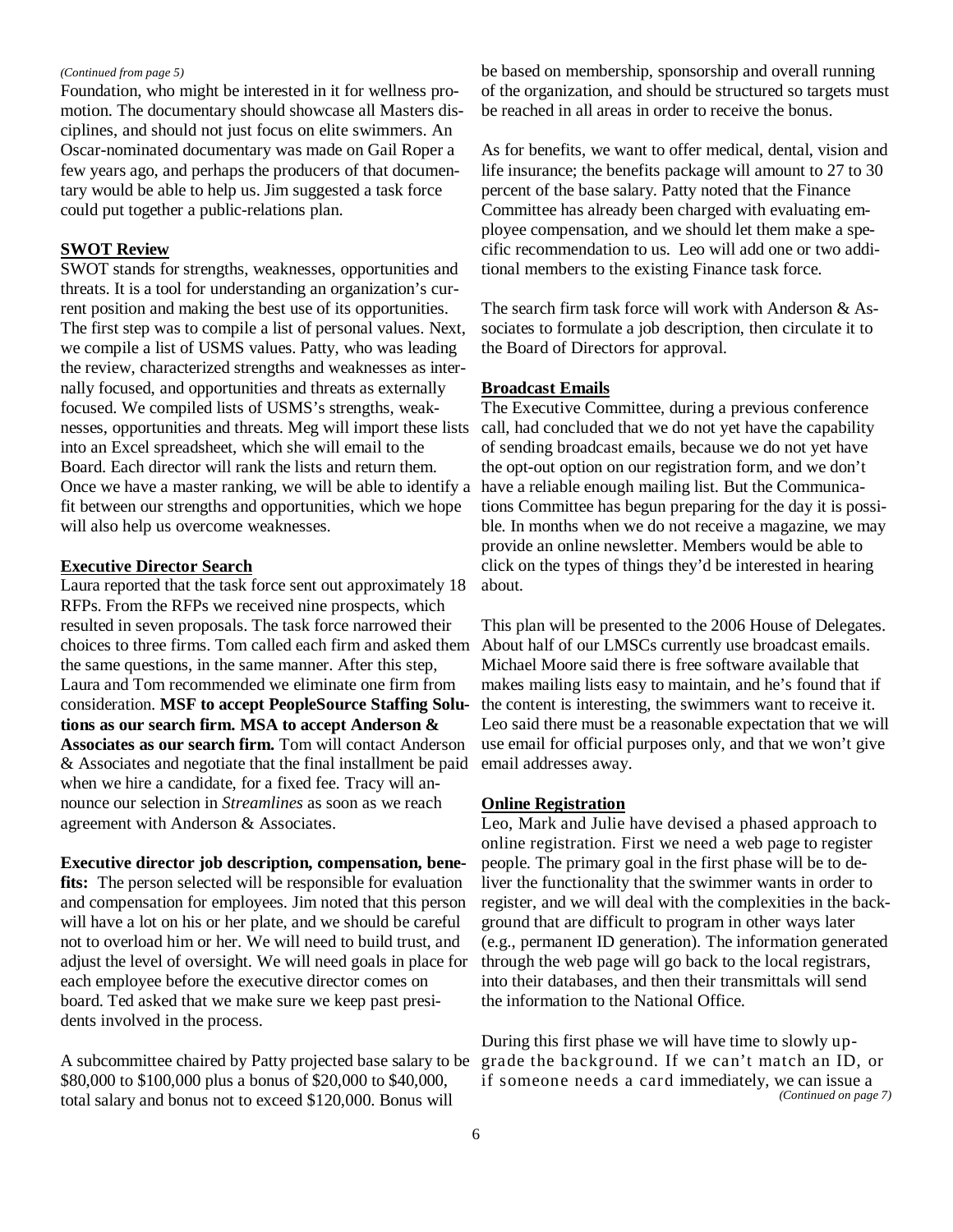#### *(Continued from page 6)*

temporary card that will later be matched to the permanent ID. They feel this can be accomplished in a reasonable amount of time, and that it can be tested and ready to go before the next registration year. We may look at an outside contractor to do the programming. This will be a tremendous benefit for our members.

Another online benefit would be to have a members-only section of our website, so that there will be more incentive to join USMS. The content of the members-only sections versus free sections is yet to be determined. We are looking for a volunteer for project manager who will work with Mark and Leo for the online registration task force, .

#### *USMS SWIMMER*

It's often cheaper to mail an LMSC newsletter with the magazine than for an LMSC to mail it on their own. Local information would add value for our members. More information about taking advantage of this delivery method will come later.



#### **Charlotte Swimmasters Sunbelt Championships Meet January 28-29, 2006**  By Bernie White and Ken Johnson

After several years of "bad" weather, the swim "gods" were good to us on our 32nd annual Charlotte Swimmasters Sunbelt Championships Meet. This must be one of the oldest meets in America.

The top "out of state" team this year was the Charleston Family Y of West Virginia. An interesting note is that if they were an "in state" team they would have place third while being the sixth smallest team.

In state, the Mecklenburg Aquatic (MAC) team came loaded for bear and ran way with the "in state" points. They were followed by Asheville masters and then the Tar Heel Masters. Li

This year, us old geezerjocks were invaded by the Warren Wilson Fighting Owls of Asheville. They are a new intramural college team mostly of 18 to 20 year olds (future old gizzers). Their coach said " they returned excited and re-inspired. We found everyone to be so composed and sooo helpful. Everyone was friendly and welcoming, easily answered our questions, and tempered our tensioned moods".

As meet directors, we need to thank our families and volunteers for making this year's event sooo smooth.

#### **Haiku Poems from the HARY Master's Swim Team**

By Scott Acheson, HARY Masters swim team

Haiku poems are originally from Japan and are associated with Zen Buddhism. The poems are written to capture a present moment or experience by the poet. Typically, they have 5-7-5 syllable and three-line structure; however, breaking the rules is encouraged in this form of poetry! Anyone and everyone can be a Haiku poet.

The story behind these "swim" poems begins with my amateur attempt at composing some haikus for the *Charlotte Observer* on home ownership. Out of boredom, on a sleepy Sunday afternoon I composed seven Haikus for the newspaper. Two of them were published in the Dec 17, 2005 issue. I was quite delighted at my new found fame, and never having been able to brag about my swim times, I opened my big mouth and let the HARY Master's swim team captain, Mary Dore, know that I was now a published poet. The team soon learned of my creative writing through the email grapevine.

In December the HARY Master's swim team was having a workout in near frigid 77 F water at the Harris YMCA and we were all freezing our butts off! During that workout Interim Coach Bill Davis yelled at me from across the lanes suggesting that I write some swimming poems. With much reluctance and trepidation, like the butterfly drills that I learned from Coach Dave "the Wave" Williamson and absolutely hate doing, I composed some swimming Haikus after that workout, but not of course before having my requisite 16 ounces of hot coffee! Some of the HARY swim team members have also taken up the practice of yoga and so one of the Haikus reflects that experience. I hope the readers will enjoy the poems!

| GoJo shower thing<br>Green tiles and silver hardware | Three, Coach Dan, team grows<br>Not enough lanes for all arms |
|------------------------------------------------------|---------------------------------------------------------------|
| Black swimsuit forgot                                | Come one Come all, SWIM!                                      |
| Up too early, dark                                   | Mirrors, sweat on mat                                         |
| Harris on the wall, rusty                            | Fingers wrapped around toes,                                  |
| Pipe keeps me on track                               | memory                                                        |
|                                                      | Fleeting giggles, smiles and                                  |
| Light blue clear warm cool                           | groans, peace in                                              |
| Gliding so peaceful alone                            | Yoga, dark, it is quiet now                                   |
| Bubbles off my hand                                  |                                                               |
|                                                      | Clark, Davis, Dore, Ty                                        |
| Undulation smooth                                    | Go Donnie, Don and Susan                                      |
| Fly technique taught by Dave                         | All Masters swim GREAT!                                       |
| Wave                                                 |                                                               |

Scott not very good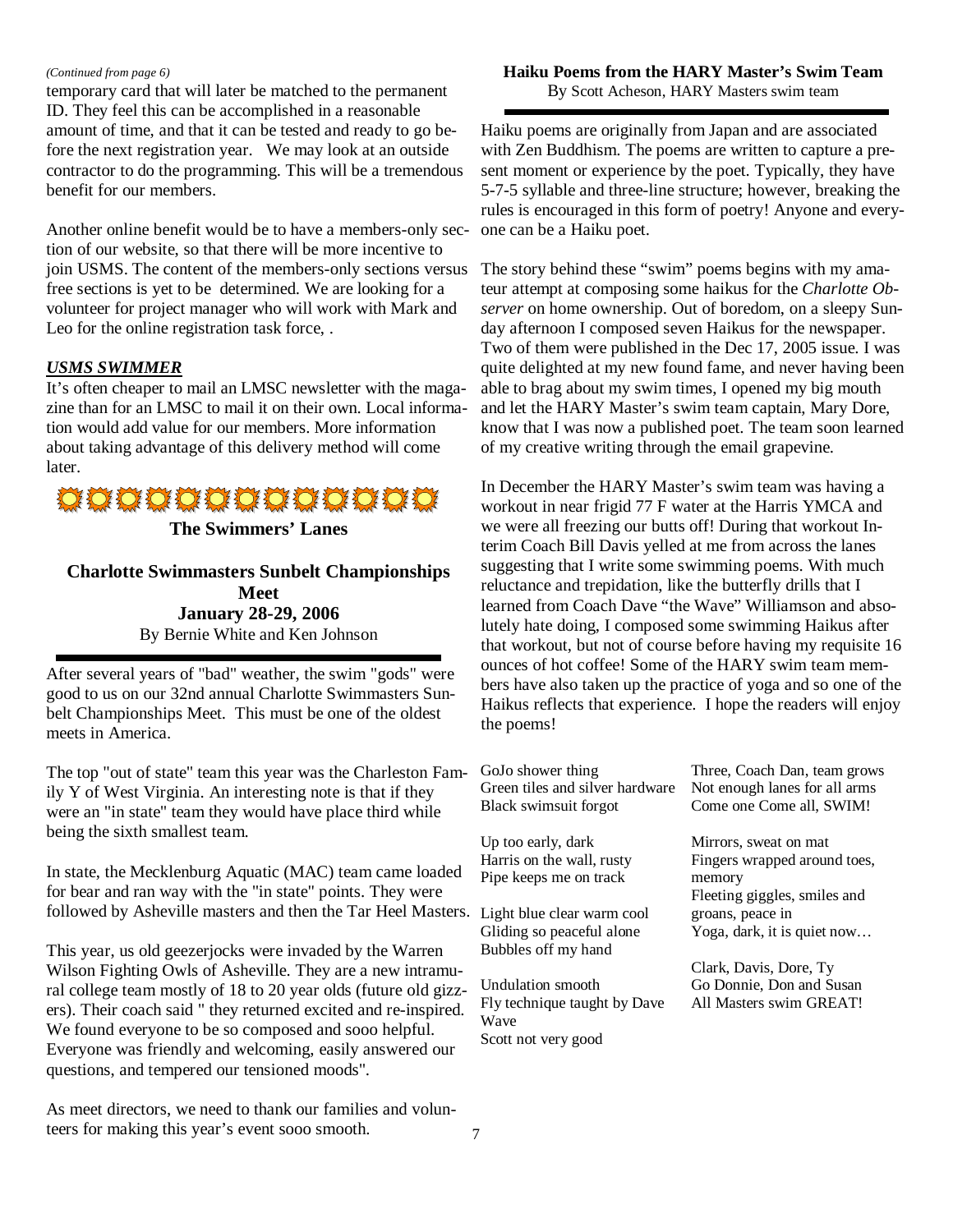### 2005 North Carolina Masters Swimming LMSC Awards

Each year our LMSC recognizes the significant swimming related achievements of its members during the previous year. The recipients of our Swimmer of the Year Awards have recorded the greatest number of individual 'National Top Ten' times during the prior three swimming seasons (again, SCM from the year previous to the year for which the award is being given, and SCY and LCM for the same year).

Our Newcomer of the Year award considers 'in the pool' accomplishments as well as other ways in which the individual has supported the organization and its objectives. The Volunteer of the Year Award is presented to the individual whose service best promotes the LMSC's goals, values and objectives on behalf of our members and the communities we are involved in.

Our awards for 2005 were presented at the Charlotte Sun Belt Masters Meet in January.

**Female Swimmer of the Year – Sally Newell. Tar Heel Aquatic Team.** Sally recorded an astounding 26 total of individual National Top Ten Times during the recording

period.

**Male Swimmer of the Year – Jon Blank, Raleigh Area Masters.** Jon recorded 15 individual National Top Ten Times during the year. Perhaps his most incredible accomplishment was being the first man ever in the 45-49 age group to swim the 100 SCY breast stroke in less than one minute (59.70).

**Newcomer of the Year – Elizabeth Nowak, Tar Heel Aquatic Team.** Elizabeth not only recorded four individual National Top Ten Records during her first full year back in the pool, she also set LMSC records in a number of events, and also has been elected LMSC Secretary.

**Volunteer of the Year – Rhea Wilkins, Raleigh Area Masters.** At last fall's United States Aquatics Convention held in Greensboro, on behalf of our LMSC, Rhea organized an early morning hospitality and refreshments table for Masters swimmers where those swimmers worked out prior to the convention sessions. She also assisted with hosting the LMSC's hospitality suite every day of the convention.

Joe Gosha and Sally



Joe, Jon and Jon's son

Joe and Elizabeth



Joe and Rhea



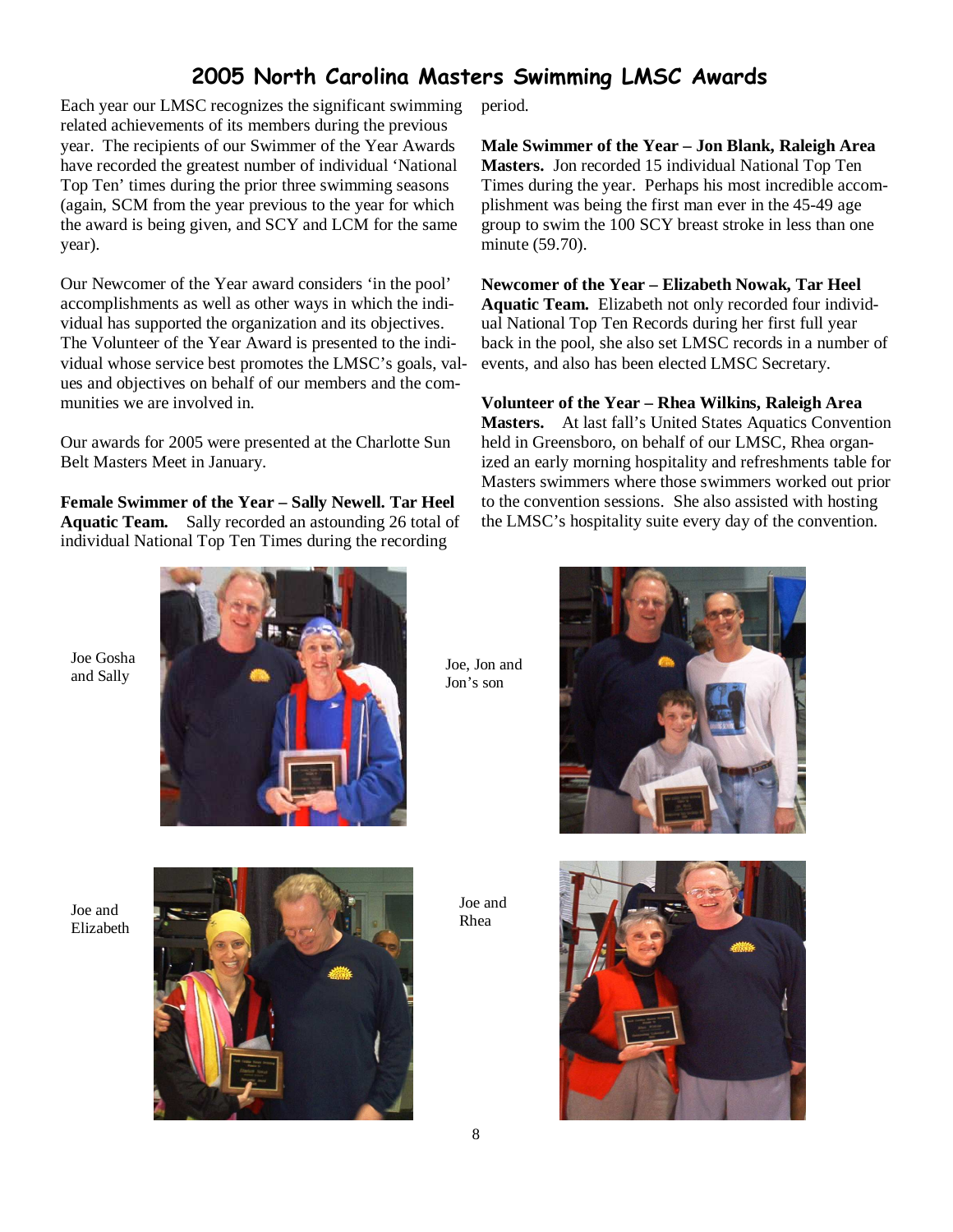### UPCOMING LOCAL 2006 MASTERS SWIMMING EVENTS

| <b>DATE</b><br>4/29/2006-<br>4/30/2006              | <b>EVENT</b><br>NC State SCY Invitational                                      | <b>LOCATION</b><br>Raleigh, NC                                           | POINT OF CONTACT<br>Fritz Lehman, meetdirector06@ ya-<br>hoo.com                                    |
|-----------------------------------------------------|--------------------------------------------------------------------------------|--------------------------------------------------------------------------|-----------------------------------------------------------------------------------------------------|
| 5/13/2006                                           | DAMA Developmental Meet                                                        | Holmes Recreation Center<br>at Campus Hills, Durham,<br>NC.              | Danielle Newton; swim-<br>$dama@yahoo.com$ , (919) 687-4817                                         |
| 5/18/2006-<br>5/21/2006                             | <b>YMCA SCYMasters Nationals.</b>                                              | Ft. Lauderdale FL.                                                       | Gloria Summers, Chillicothe, OH<br>740.772.1693. All entries must be sub-<br>mitted by local YMCA's |
| 6/3/2006                                            | <b>LCM</b> Invitational                                                        | Athens, GA                                                               |                                                                                                     |
| $7/1/2006$ -<br>7/02/2006<br>7/22/2006<br>7/23/2006 | Team Greenville Masters LCM Invita-<br>tional.<br>Dixie Zone LCM Championships | West Side Aquatic Center<br>Greenville SC.<br>Optimist Park, Raleigh, NC | Roy Dessloch, 864.220.0209;<br>TGcoach@aol.com                                                      |
| 9/23/2006                                           | Peachtree City SCY Pentathlon.                                                 | Peachtree City, GA                                                       |                                                                                                     |
| 12/09/2006-<br>12/10/2006                           | St. Nicholas SCM Invitational                                                  | . Marietta GA                                                            |                                                                                                     |

#### 2006 CHAMPIONSHIPS

| <b>DATE</b>   | <b>EVENT</b>                         | <b>LOCATION</b>            | POINT OF CONTACT                   |
|---------------|--------------------------------------|----------------------------|------------------------------------|
| $5/11/2006$ - | <b>USMS Short Course Nationals -</b> | Coral Springs, FL          | Michael Lohberg, 954-345-2121,     |
| 5/14/2006     | <b>SCY</b>                           |                            | mlohberg@aol.com                   |
| $5/15/2006$ - | USMS 5k and 10k Postal Champion-     |                            | Neil Salkind, 785-841-0947,        |
| 9/15/2006     | ships PST-LD;                        |                            | njs@sunflower.com                  |
| 6/17/2006     | USMS 1-3 Mile Open Water Cham-       | Hartwell Lake, Clemson,    | Jacque Grossman, 864-646-8836 (d), |
|               | pionship $(2.5 \text{ km})$          | SC.                        | jelg@innova.net;                   |
| 7/15/2006     | USMS 2 Mile Cable Championships      | Chris Greene Lake, Char-   | Dave Holland, 804-282-6224,        |
|               |                                      | lottesville, VA            | dholland@rmc.edu;                  |
| 7/29/2006     | USMS 1 Mile Open Water Champi-       | Lake Erie, Cleveland, OH   | Tom Spence, 440-247-7145,          |
|               | onships                              |                            | talltom13@msn.com                  |
| $8/4/2006$ -  | 2006 XI FINA World Masters Cham-     | Palo Alto, CA and          | Michael Moore,                     |
| 8/10/2006     | pionships - LCM and                  | Crown Point, San Francisco | michael@2006FINAmasters.org;       |
|               | 3.0 KM open water swim               | Bay                        |                                    |
| 8/13/2006     | USMS 6+ Mile Open Water Champi-      | Horsetooth Reservoir, Fort | George Thornton, 970-482-1818,     |
|               | onships $(10 \text{ km})$            | Collins, CO                | info@whswim.com                    |
| 9/9/2006      | USMS 3-6 Mile Open Water             | Lake Michigan, Chicago,    | Chris Sheean, 312-857-7087,        |
|               | Championships (5 miles)              | ILL                        | chris@bigshoulders.org             |
| $9/15/2006$ - | USMS 3000/6000 Yard Postal           |                            | Max Veltman, 915-584-0227,         |
| 11/15/2006    | Championships PST-LD                 |                            | max veltman@yahoo.com              |

#### **LMSC - NC Officers and Staff**

| <i>Chairman</i>     | Vice-Chairman                            | <b>Past Chairman</b>  | <i>Secretary</i>        | <b>Treasurer</b> |
|---------------------|------------------------------------------|-----------------------|-------------------------|------------------|
| Joe Gosha, NCMS     | Kemp Battle, AMS                         | Fritz Lehman, RAM     | Elizabeth Nowak, THAT   | Jerry Clar       |
| 140 Lake Concord Rd | 10 Parkside Ave                          | 439 Pebble Creek Dr.  | 2734 Sevier St.         | 3107 Cloy        |
| Concord, NC 28025   | Ashville, NC 28804                       | Cary, NC 27511        | Durham, NC 27705        | Charlotte.       |
| $(704)$ 425-9974    | 828.251.0596                             | $(919)$ 481-9767      | 919.489.8328            | $(704)$ 374      |
| NCchairman@usms.org | vicechairman@ncmasters.org               | fritzlehman@nc.rr.com | Secretary@ncmasters.org | treasurer@       |
|                     | n : /1171 : 711 711 . 111 . 111. 111. 11 |                       |                         |                  |

NCregistrar@usms.org hstewart@hcwbenfits.com NCeditor@usms.org dschad@seielect.com

*Registrar / Webmaster Top Ten Chairperson Newsletter Editor Records*  George Simon, RAM Henry Stewart, RAM Jim Enyart, WYM Daniel Schad, RAM 10229 Boxelder Drive 5404 Killarney Hope Dr. 2840 Marsh Point Rd 3309 Redbud Lane 10229 Boxelder Drive 5404 Killarney Hope Dr. 2840 Marsh Point Rd 3309 Redbud Lane (919) 846-2423 (919) 881-9916 (910) 253-3333 (919) 395-8822

man, RAM Elizabeth Nowak, THAT Jerry Clark, CSM 1e Creek Dr. 2734 Sevier St. 3107 Cloverfield Rd. 27511 Durham, NC 27705 Charlotte, NC 28211 81-9767 919.489.8328 (704) 374-1807

nan@nc.rr.com Secretary@ncmasters.org treasurer@ncmasters.org

Southport, NC 28461 Raleigh, NC 27607-6830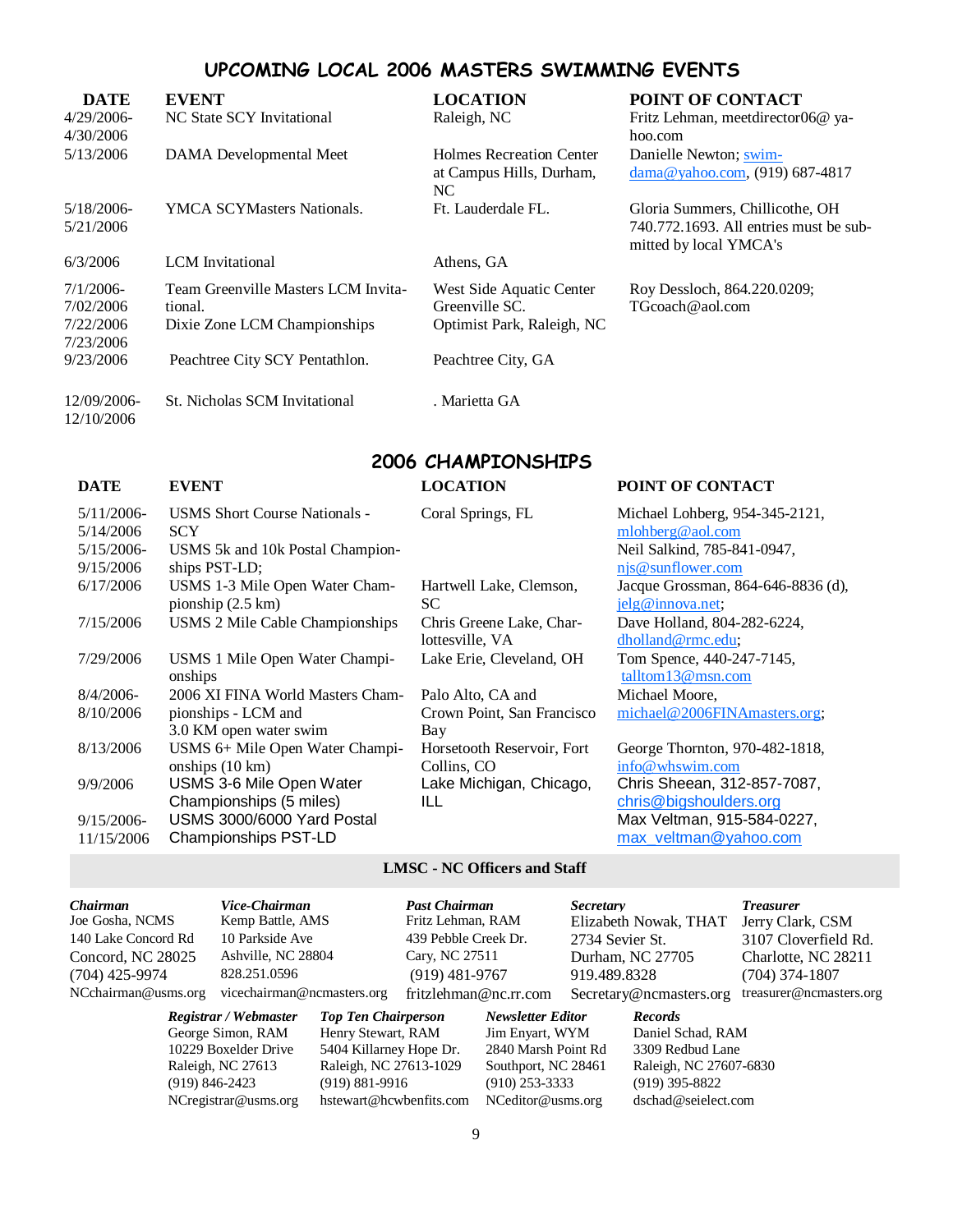

DAMA Developmental Meet Hosted by City of Durham, Parks and Recreation May 13, 2006



| <b>Sanction</b>                        | by LMSC for NC for USMS, Inc. Sanction #136-04                                                                                                                                                                                                                                                                                                                                                                                                                                       |
|----------------------------------------|--------------------------------------------------------------------------------------------------------------------------------------------------------------------------------------------------------------------------------------------------------------------------------------------------------------------------------------------------------------------------------------------------------------------------------------------------------------------------------------|
| <b>Meet Director:</b>                  | Danielle Newton; swimdama@yahoo.com, Address: 2000 S. Alston Avenue<br>Durham, NC 27707<br>$(919)$ 687-4817                                                                                                                                                                                                                                                                                                                                                                          |
| <b>Facility:</b>                       | Irwin R. Holmes, Sr. Recreation Center at Campus Hills. 2000 S. Alston Avenue,<br>Durham, NC 27707. (919) 560-4444. 25 yard, 8 lane racing pool. 6 lanes will be used for<br>competition, with buffer lane and 1 continuous warm-up/down lane. This will be a stopwatch-<br>timed event (2 watches per lane).                                                                                                                                                                        |
| Eligibility:                           | Participants must be registered with USMS as of the $1st$ day of the meet as determined by the<br>registrar of LMSC for NC<br>One Day Registrations will be available at this meet for \$16.00, but we strongly encourage every-<br>one to have a 2006 registration. Swimmers who One Event Register can participate in the fun<br>relays and normal events, but are not allowed to compete in regular relays, are not eligible for<br>records, and can not score points for a team. |
| <b>Rules:</b>                          | USMS rules will govern this meet.                                                                                                                                                                                                                                                                                                                                                                                                                                                    |
| Deadline:                              | Entries must be received by mail (to meet director), email $(\underline{\text{swindama}\,\omega\,\text{yahoo.com}})$ , or fax<br>(919) 560-4932, by midnight on May 5, 2006. Entries received after this time and date will be<br>handled as deck entries. Relays & deck entries must be submitted by 9:30am on the day of the meet.                                                                                                                                                 |
| Fees:                                  | \$5.00 meet surcharge. \$3 per event for pre-registration. Deck entries will be accepted at \$5<br>per event. Relays are FREE! There will be no refunds, unless the meet date is changed. Make<br>checks payable to City of Durham.                                                                                                                                                                                                                                                  |
| <b>Scoring &amp;</b><br><b>Awards:</b> | Individual events will be scored 7-5-4-3-2-1. Ribbons given to top 6 finishers in each event.                                                                                                                                                                                                                                                                                                                                                                                        |
| <b>Seeding:</b>                        | All events will be seeded by sex and time, slow to fast, with the exception of the 400 Free.<br>This event will be seeded by time only with sexes combined (slow to fast). There will be a<br>positive check-in for the 400 Free.                                                                                                                                                                                                                                                    |
| Schedule:                              | Warmups will begin at 8:30am, with the first event starting at 9:15am. There will be 3 five-<br>minute breaks during the meet. Please note these on the entry form.                                                                                                                                                                                                                                                                                                                  |
| Hotel:                                 | Since Durham hotels are booked up already for this weekend, due to Duke's graduation cere-<br>monies, a handful of DAMA team members are offering up their spare bedrooms and couches<br>for meet participants. Please contact the meet director for more info.                                                                                                                                                                                                                      |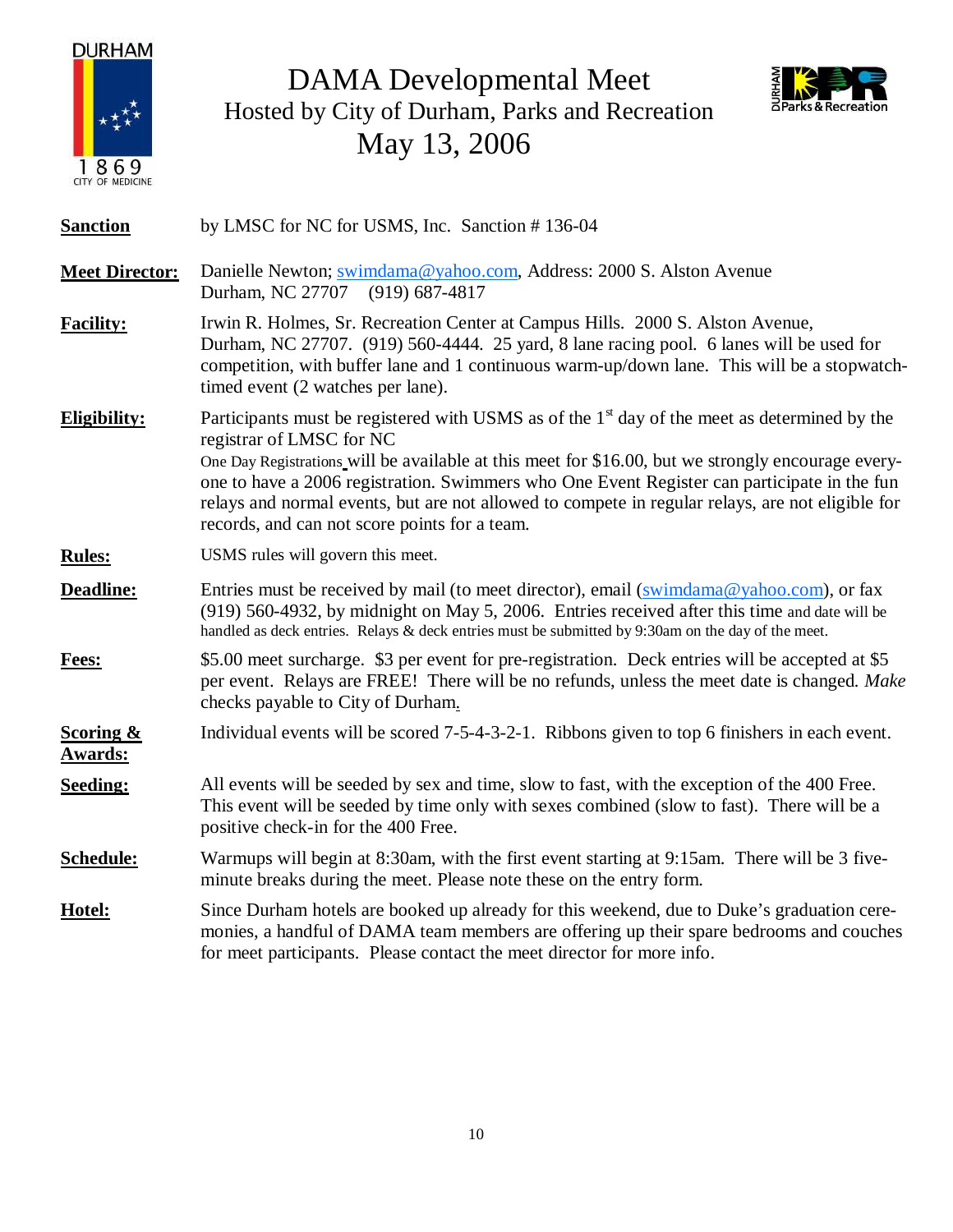## DAMA Developmental Meet Entry Form

\*\*Please print legibly\*\*

|  | Phone: $\frac{1}{\sqrt{1-\frac{1}{2}} \cdot \frac{1}{2}}$ |  |
|--|-----------------------------------------------------------|--|

Circle Event Number and Enter Seed Time. Enter "NT" for No Time.

| <b>Women</b>   | Men            | <b>Event</b>                              | <b>Seed Time</b> |
|----------------|----------------|-------------------------------------------|------------------|
| $\mathbf{1}$   | $\overline{2}$ | 25 Free                                   |                  |
| 3              | $\overline{4}$ | 25 Breaststroke                           |                  |
| 5              | 6              | 25 Back                                   |                  |
| $\overline{7}$ | 8              | 25 Butterfly                              |                  |
| 9              | 9              | Mixed 100 Free Relay                      |                  |
|                |                | 5 minute break                            |                  |
| 11             | 12             | 50 Butterfly                              |                  |
| 13             | 14             | 50 Backstroke                             |                  |
| 15             | 16             | 50 Breaststroke                           |                  |
| 17             | 18             | 50 Freestyle                              |                  |
|                |                | 5 minute break                            |                  |
| 19             | 20             | 400 Free                                  |                  |
|                |                | 5 minute break                            |                  |
| 21             | 21             | Mixed 100 Medley Relay                    |                  |
| 23             | 24             | 100 IM                                    |                  |
| 25             | 26             | 100 Free                                  |                  |
| 27             | 28             | 100 Open (strokes)                        |                  |
|                |                | 5 minute break                            |                  |
| 29             | 29             | Mixed 200 Free Relay                      |                  |
| A              | A              | Just for Fun Relay $-1$ -arm swim, 100 IM |                  |
|                |                | relay                                     |                  |
| B              | B              | Just for Fun Relay - Baggy Shorts Trade-  |                  |
|                |                | <b>Off Relay</b>                          |                  |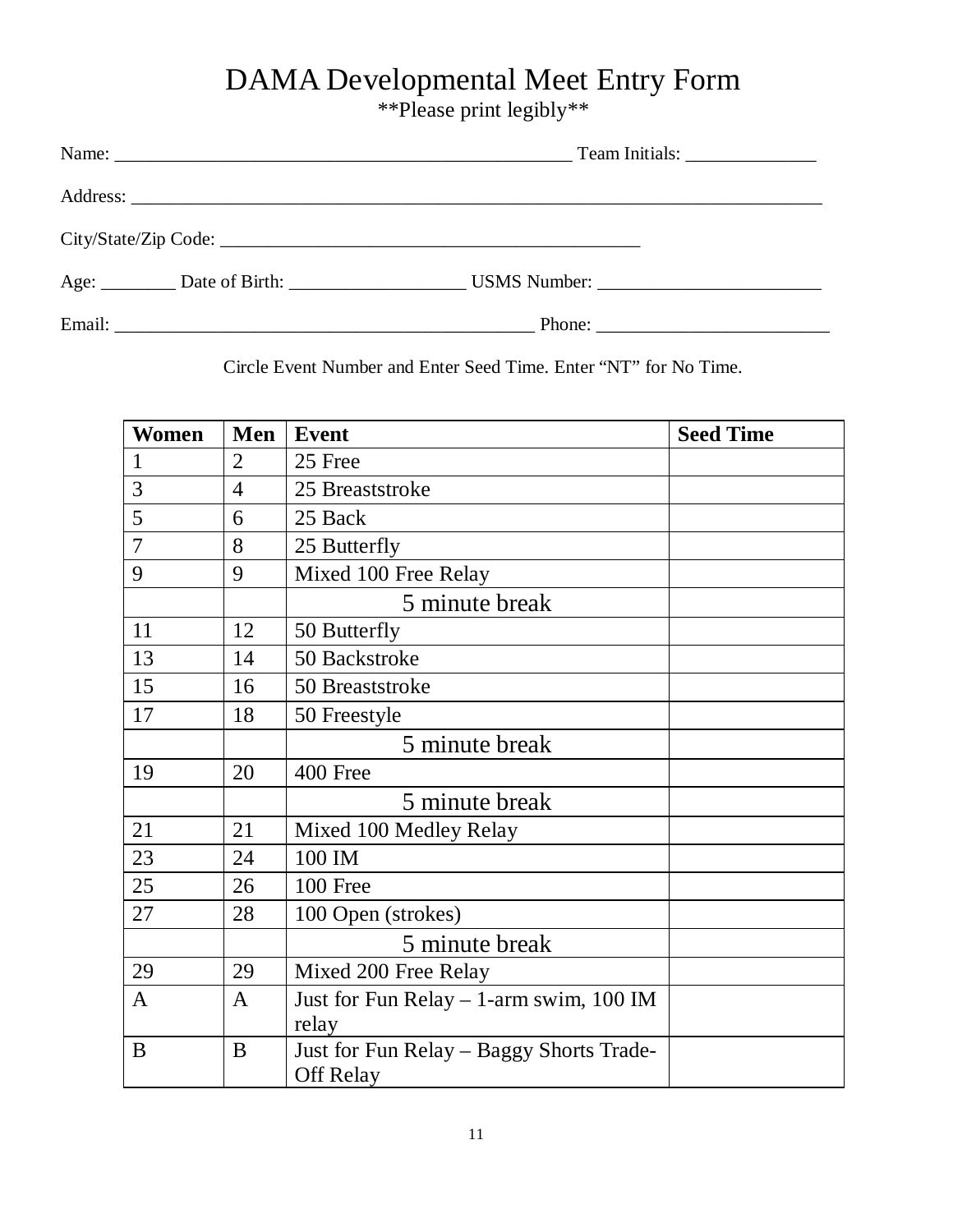### **FEES:**

Number of Events:  $X$  \$3 each = \$

Meet Surcharge:  $$5 =$   $$\_5$ 

Total amount included = \$\_\_\_\_\_\_\_\_\_\_\_\_\_\_\_\_\_ (make checks payable to City of Durham)

### Read and Sign this Release from Liability:

"I, the undersigned participant, intending to be legally bound, hereby certify that I am physically fit and have not been otherwise informed by a physician. I acknowledge that I am aware of all the risks inherent in Masters swimming (training and competition), including possible permanent disability or death, and agree to assume all of those risks. AS A CONDITION OF MY PARTICIPATION IN THE MASTERS SWIMMING PROGRAM OR ANY ACTIVITIES INCIDENT THERETO, I HEREBY WAIVE ANY AND ALL RIGHTS TO CLAIMS FOR LOSS OR DAMAGES, INCLUDING ALL CLAIMS FOR LOSS OR DAMAGES CAUSED BY THE NEGLIGENCE, ACTIVE OR PASSIVE, OF THE FOL-LOWING: UNITED STATES MASTERS SWIMMING INC., THE LOCAL MASTERS SWIMMING COMMITTEES, THE CLUBS, HOST FACILITIES, MEET SPONSORS, MEET COMMITTEES OR ANY INDIVIDUALS OFFICIATING AT THE MEETS OR SUPERVISING SUCH ACTIVITIES. In addition, I agree to abide by and be governed by the rules of USMS."

| --<br>. . | --<br>$\ddotsc$ |
|-----------|-----------------|
|           | ______          |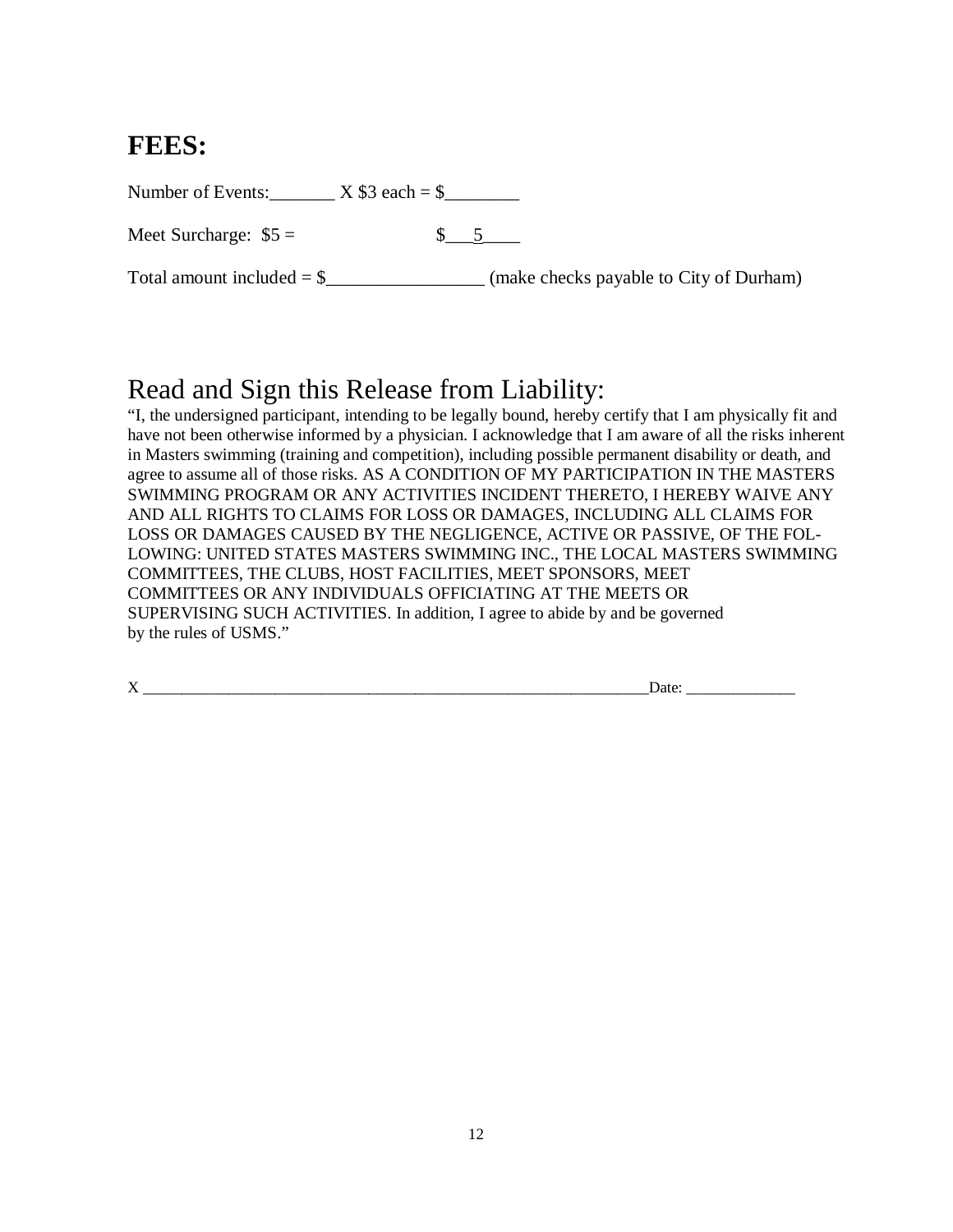### North Carolina Short Course Yards Championships **Raleigh Area Masters 25<sup>th</sup> Anniversary**

April 29–30, 2006

**Sponsor:** Raleigh Area Masters **Sanction by:** LMSC for NC, for USMS, Inc. Sanction No. 136-03

- **Meet Organiz-**Fritz Lehman meetdirector06@yahoo.com **ers:** Sue Haugh Tim Lehman
- **Meet Referee:** Tom Cox



- **Facility:** Pullen Aquatic Center, 410 Ashe Avenue, Raleigh, NC. The pool is 50 meters by 25 yards with a bulkhead dividing the competition area into an 8 lane x 25 yard competition pool and 10 lane x 25 yard warm up pool. Non-turbulent lane lines and an electronic timing system will be used. Competition pool is 16 feet deep. The pool will be measured for compliance with new USMS rules on records. Results will be submitted for top ten immediately following the meet.
- **Rules:** Swimmers must be registered with U.S. Masters Swimming (USMS). Out of state swimmers must supply a photocopy of your 2006 registration card. 2006 USMS rules shall prevail. Each swimmer will be limited to five events per day plus relays. Swimmers may enter either the 1650 or the 1000 Free, not both. **The 1650, 1000, and 500 freestyle races will be deck seeded. See the check in schedule below for these events. In order to keep the meet running smoothly it is important you check in on time. You do not have to check in for any other events.**
- **Fees:** Entry fees are \$4.00 for each individual event and a \$10.00 surcharge is added for automatic timing and pool rental. Relay fees are \$5.00 and will be paid at the meet. **Individual event fees must accompany entries and are non-refundable**. Make checks payable to **Raleigh Area Masters**. Send entries to:

Fritz Lehman, 207 Glen Bonnie Lane, Cary, North Carolina 27511.

**Deadline:** Entry deadline to avoid late fees is April 24th, 2006. Late and deck entries will be accepted at \$6.00 per event. Be there early to deck enter. To expedite deck entries there will be a separate entry area for men and women. See schedule below for deck entry times.

**Awards:** Awards will be given for 1st - 8th place in each age group in each event.

| <b>Scoring:</b>     | Scoring will be 9-7-6-5-4-3-2-1 for individual events and 18-14-12-10-8-6-4-2 for relays. |          |          |                       |              |                           |  |  |  |
|---------------------|-------------------------------------------------------------------------------------------|----------|----------|-----------------------|--------------|---------------------------|--|--|--|
| <b>Event Times:</b> |                                                                                           | Event    | Warm Up  | <b>Final Check In</b> | Events Start | <b>Final Deck Entries</b> |  |  |  |
|                     |                                                                                           | $1 - 4$  | 8 am     | $8:15 \text{ am}$     | $8:30$ am    | $8:10$ am                 |  |  |  |
|                     | <b>Sat</b>                                                                                | $5 - 24$ | 11:30 am |                       | 12:30 pm     | $12 \text{ pm}$           |  |  |  |
|                     | $\rightarrow$                                                                             | 25-44    | 8 am     |                       | 9 am         | $8:45$ am                 |  |  |  |

45–46 -- **10:30 am** -- 10:30 am

**Social:** There are several activities associated with the 25<sup>th</sup> Anniversary of RAM. See more information at http://ram.myevent.com/ and attached document.

**Meeting:** There is an LMSC meeting Saturday after the last event.

**Sun**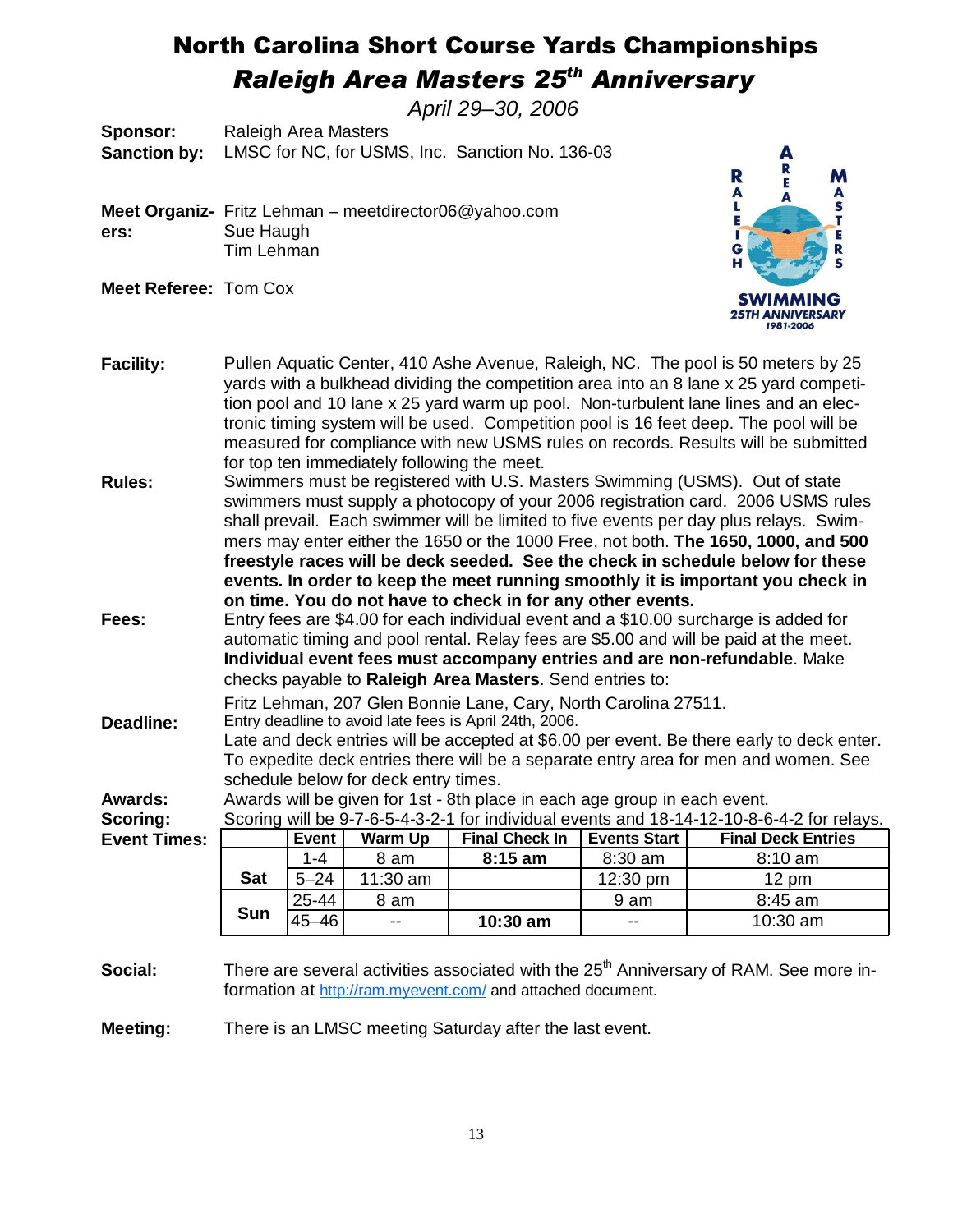|--|

| Male Female USMS#<br>Name                                                                                                                                                                                                                                                                                                                                                                                                                                                                                                                                                                                                                                                                                                                                                                                                                                                                                                                                                                                                                    |  |                |                    |    |                               |                                         |             |                       |  |
|----------------------------------------------------------------------------------------------------------------------------------------------------------------------------------------------------------------------------------------------------------------------------------------------------------------------------------------------------------------------------------------------------------------------------------------------------------------------------------------------------------------------------------------------------------------------------------------------------------------------------------------------------------------------------------------------------------------------------------------------------------------------------------------------------------------------------------------------------------------------------------------------------------------------------------------------------------------------------------------------------------------------------------------------|--|----------------|--------------------|----|-------------------------------|-----------------------------------------|-------------|-----------------------|--|
|                                                                                                                                                                                                                                                                                                                                                                                                                                                                                                                                                                                                                                                                                                                                                                                                                                                                                                                                                                                                                                              |  |                |                    |    |                               | Phone $($ _ _ _ _ ) _ _ _ _ - _ _ _ _ _ |             |                       |  |
| Birth Date __/ _/ _ Age _____ Club __________                                                                                                                                                                                                                                                                                                                                                                                                                                                                                                                                                                                                                                                                                                                                                                                                                                                                                                                                                                                                |  |                |                    |    |                               |                                         |             |                       |  |
| Circle event number and enter time in the space provided. Enter NT for No Time.                                                                                                                                                                                                                                                                                                                                                                                                                                                                                                                                                                                                                                                                                                                                                                                                                                                                                                                                                              |  |                |                    |    |                               |                                         |             |                       |  |
| W   M SATURDAY, April 29, 2006                                                                                                                                                                                                                                                                                                                                                                                                                                                                                                                                                                                                                                                                                                                                                                                                                                                                                                                                                                                                               |  | Time           | W                  |    |                               | M SUNDAY, April 30, 2006                |             | Time                  |  |
| Warm-up 8:00 a.m.                                                                                                                                                                                                                                                                                                                                                                                                                                                                                                                                                                                                                                                                                                                                                                                                                                                                                                                                                                                                                            |  |                |                    |    |                               | Warm-up 8:00 a.m.                       |             |                       |  |
| Start 8:30 a.m.                                                                                                                                                                                                                                                                                                                                                                                                                                                                                                                                                                                                                                                                                                                                                                                                                                                                                                                                                                                                                              |  |                |                    |    |                               | Start 9:00 a.m.                         |             |                       |  |
| 2<br>$\mathbf{1}$<br>1650 Freestyle                                                                                                                                                                                                                                                                                                                                                                                                                                                                                                                                                                                                                                                                                                                                                                                                                                                                                                                                                                                                          |  |                | 25                 | 26 |                               | 100 I.M.                                |             |                       |  |
| $\overline{3}$<br>$\overline{4}$<br>1000 Freestyle                                                                                                                                                                                                                                                                                                                                                                                                                                                                                                                                                                                                                                                                                                                                                                                                                                                                                                                                                                                           |  |                | 27                 | 28 |                               | 50 Butterfly                            |             |                       |  |
| <b>Start No Earlier than</b><br>12:30 p.m.                                                                                                                                                                                                                                                                                                                                                                                                                                                                                                                                                                                                                                                                                                                                                                                                                                                                                                                                                                                                   |  |                | 29                 | 30 |                               | 200 FREE RELAY                          |             |                       |  |
| $5\phantom{.0}$<br>6<br>50 Freestyle                                                                                                                                                                                                                                                                                                                                                                                                                                                                                                                                                                                                                                                                                                                                                                                                                                                                                                                                                                                                         |  |                | 31                 | 32 |                               | 100 Backstroke                          |             |                       |  |
| $\overline{7}$<br>8<br>MIXED 200 FREE RELAY                                                                                                                                                                                                                                                                                                                                                                                                                                                                                                                                                                                                                                                                                                                                                                                                                                                                                                                                                                                                  |  |                | 33                 | 34 |                               | 50 Breaststroke                         |             |                       |  |
| 9<br>10<br>100 Breaststroke                                                                                                                                                                                                                                                                                                                                                                                                                                                                                                                                                                                                                                                                                                                                                                                                                                                                                                                                                                                                                  |  |                | 35                 | 36 |                               | 400 FREE RELAY                          |             |                       |  |
| 11 12<br>200 Backstroke                                                                                                                                                                                                                                                                                                                                                                                                                                                                                                                                                                                                                                                                                                                                                                                                                                                                                                                                                                                                                      |  |                |                    |    |                               | 20 Minute Break - Fun<br><b>Relays</b>  |             |                       |  |
| 13 14 <br>100 Butterfly                                                                                                                                                                                                                                                                                                                                                                                                                                                                                                                                                                                                                                                                                                                                                                                                                                                                                                                                                                                                                      |  |                | 37                 | 38 |                               | 200 Breaststroke                        |             |                       |  |
| 20 Minute Break- Fun<br><b>Relays</b>                                                                                                                                                                                                                                                                                                                                                                                                                                                                                                                                                                                                                                                                                                                                                                                                                                                                                                                                                                                                        |  |                | 39                 | 40 |                               | 100 Freestyle                           |             |                       |  |
| 15 16<br>200 MEDLEY RELAY                                                                                                                                                                                                                                                                                                                                                                                                                                                                                                                                                                                                                                                                                                                                                                                                                                                                                                                                                                                                                    |  |                | 41                 | 42 |                               | 200 Butterfly                           |             |                       |  |
| $\boxed{17}$<br>200 IM                                                                                                                                                                                                                                                                                                                                                                                                                                                                                                                                                                                                                                                                                                                                                                                                                                                                                                                                                                                                                       |  |                | 43                 | 44 | MIXED 200 MEDLY RELAY         |                                         |             |                       |  |
| 19 20 <br>200 Freestyle                                                                                                                                                                                                                                                                                                                                                                                                                                                                                                                                                                                                                                                                                                                                                                                                                                                                                                                                                                                                                      |  |                | 45                 | 46 | 500 Freestyle                 |                                         |             |                       |  |
| 21 22<br>50 Backstroke                                                                                                                                                                                                                                                                                                                                                                                                                                                                                                                                                                                                                                                                                                                                                                                                                                                                                                                                                                                                                       |  |                |                    |    |                               |                                         |             |                       |  |
| 23 24<br>400 I.M.                                                                                                                                                                                                                                                                                                                                                                                                                                                                                                                                                                                                                                                                                                                                                                                                                                                                                                                                                                                                                            |  |                |                    |    |                               |                                         |             |                       |  |
|                                                                                                                                                                                                                                                                                                                                                                                                                                                                                                                                                                                                                                                                                                                                                                                                                                                                                                                                                                                                                                              |  |                |                    |    |                               |                                         |             | For Official Use Only |  |
| Checks to:<br><b>Raleigh Area Masters</b>                                                                                                                                                                                                                                                                                                                                                                                                                                                                                                                                                                                                                                                                                                                                                                                                                                                                                                                                                                                                    |  | No. of events  | x \$4.00           |    |                               | $=$ \$                                  |             |                       |  |
|                                                                                                                                                                                                                                                                                                                                                                                                                                                                                                                                                                                                                                                                                                                                                                                                                                                                                                                                                                                                                                              |  | Meet Surcharge |                    |    |                               | $= $ 10.00$                             | Amt. Recvd. |                       |  |
| $\overline{\mathsf{Mail}}$ to:<br><b>Fritz Lehman</b>                                                                                                                                                                                                                                                                                                                                                                                                                                                                                                                                                                                                                                                                                                                                                                                                                                                                                                                                                                                        |  |                |                    |    |                               |                                         |             |                       |  |
| 207 Glen Bonnie Ln<br><b>Cary, NC 27511</b>                                                                                                                                                                                                                                                                                                                                                                                                                                                                                                                                                                                                                                                                                                                                                                                                                                                                                                                                                                                                  |  | Total          |                    |    |                               | $=$ \$                                  |             |                       |  |
|                                                                                                                                                                                                                                                                                                                                                                                                                                                                                                                                                                                                                                                                                                                                                                                                                                                                                                                                                                                                                                              |  |                |                    |    |                               |                                         | Date        |                       |  |
| I, the undersigned participant, intending to be legally bound, hereby certify that I am physically fit and have not been otherwise informed by a physician. I acknowledge that I am aware of all the risks<br>inherent in Masters Swimming (training and competition) including possible permanent disability or death, and agree to assume all of those risks. AS A CONDITION OF MY PARTICIPATION IN THE<br>MASTERS SWIMMING PROGRAM OR ANY ACTIVITIES INCIDENT THERETO, I HEREBY WAIVE ANY AND ALL RIGHTS TO CLAIMS FOR LOSS OR DAMAGES, INCLUDING ALL CLAIMS FOR<br>LOSS OR DAMAGES CAUSED BY THE NEGLIGENCE, ACTIVE OR PASSIVE, OF THE FOLLOWING: UNITED STATES MASTERS SWIMMING, INC., THE LOCAL MASTERS SWIMMING COMMIT-<br>TEES, THE CLUBS, HOST FACILITIES, MEET SPONSORS, MEET COMMITTEES, OR ANY INDIVIDUALS OFFICIATING AT THE MEETS OR SUPERVISING SUCH ACTIVITIES. In addition, I agree<br>to abide by and be governed by the rules of USMS.                                                                                    |  |                | <b>USMS WAIVER</b> |    | <b>CITY OF RALEIGH WAIVER</b> |                                         |             |                       |  |
| IN CONSIDERATION OF THE ACCEPTANCE OF THE Raleigh Masters Masters SWIM MEET SPONSORED BY Raleigh Area Masters, TO BE HELD April 29 -30, 2006 AT THE Pullen Aquatic<br>Center POOL OF THE CITY OF RALEIGH, I HEARBY, MY HEIRS, EXECUTORS, ADMINISTRATORS AND ASSIGNS, RELEASE AND DISCHARGE THE CITY OF RALEIGH, PARKS AND RECREA-<br>TION DEPARTMENT, THE PROMOTERS, MANAGERS, EMPLOYEES, AND OPERATORS OF THE Pullen Aquatic Center POOL FROM ANY INJURY OR LOSS WHICH MIGHT OCCUR DURING<br>MY PARTICIPATION AND TRAVEL TO AND FROM THE SAID EVENT. I SPECIFICALLY RELEASE AND DISCHARGE THE SAID PROMOTERS AND SPONSORS AND THE CITY OF RALEIGH<br>WHOSE FACILITIES ARE BEING USED FOR THIS EVENT, ETC., FROM ALL INJURIES OR DAMAGES ARISING FROM OR CONTRIBUTED TO BY ANY PHYSICAL IMPAIRMENTS OR DEFICIT I<br>MAY HAVE, WHETHER LATENT OR PATENT, AND AGREE THAT THEY ARE UNDER NO OBLIGATION TO PROVIDE PHYSICAL EXAMINATION OR OTHER EVIDENCE OF MY FITNESS TO<br>PARTICIPATE IN SUCH EVENTS, THE SAME BEING MY SOLE RESPONSIBILITY. |  |                |                    |    |                               |                                         |             |                       |  |
| Name<br>Date                                                                                                                                                                                                                                                                                                                                                                                                                                                                                                                                                                                                                                                                                                                                                                                                                                                                                                                                                                                                                                 |  | Signature _    |                    |    |                               |                                         |             |                       |  |
| Street Address                                                                                                                                                                                                                                                                                                                                                                                                                                                                                                                                                                                                                                                                                                                                                                                                                                                                                                                                                                                                                               |  |                |                    |    |                               |                                         |             |                       |  |
| City                                                                                                                                                                                                                                                                                                                                                                                                                                                                                                                                                                                                                                                                                                                                                                                                                                                                                                                                                                                                                                         |  |                | <b>State</b>       |    |                               | Zip Code                                |             |                       |  |
| Signature on form is REQUIRED!                                                                                                                                                                                                                                                                                                                                                                                                                                                                                                                                                                                                                                                                                                                                                                                                                                                                                                                                                                                                               |  |                |                    |    |                               |                                         |             |                       |  |

<u>1</u>04 U Late or incomplete entries or entries postmarked after date due **MAY BE REJECTED**!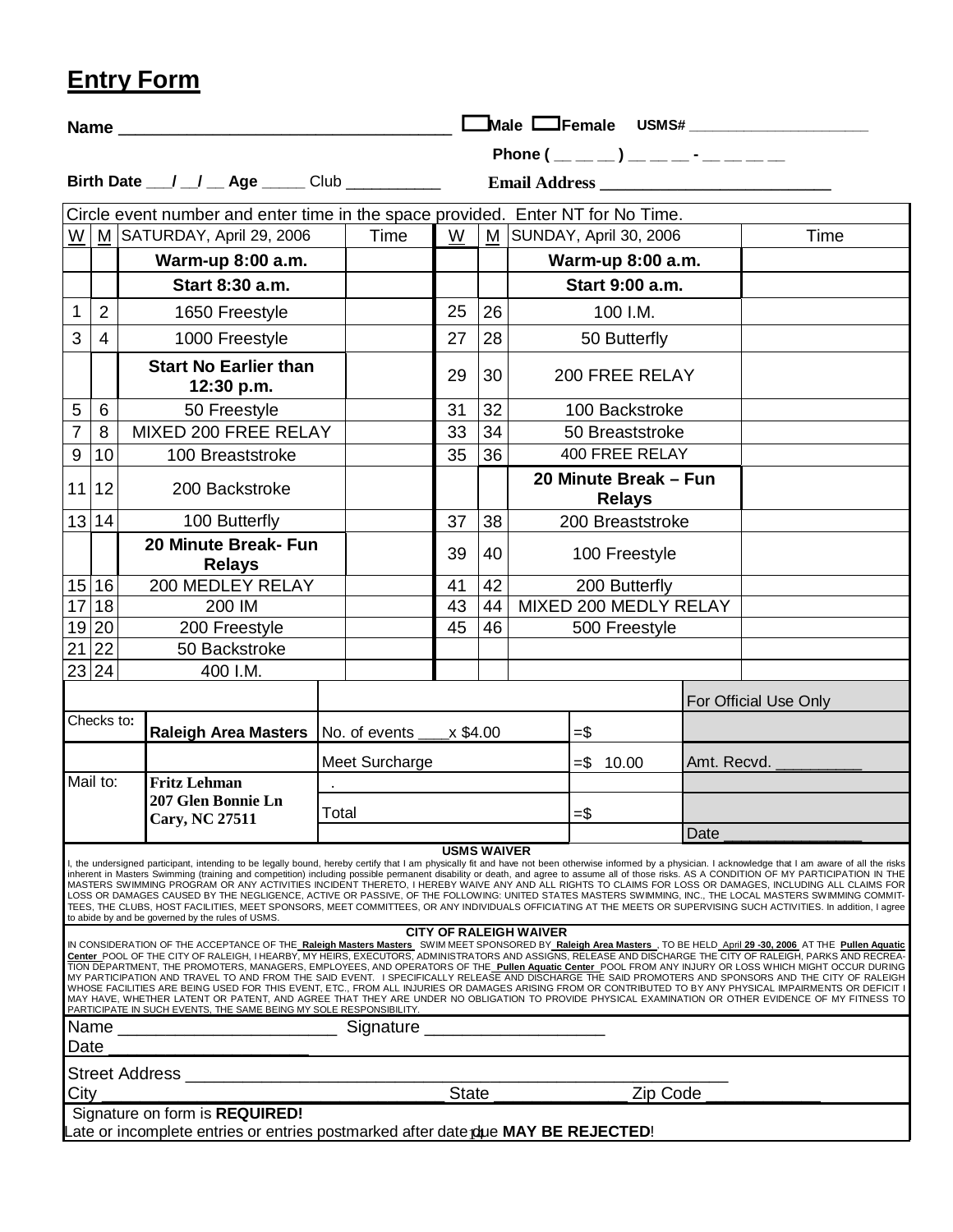

Holiday Brownstone Hotel & Conference Center 1707 Hillsborough St. Raleigh, NC 27605 www.brownstonehotel.com

In-House Reservations: In-House Reservations office hours are Monday through Friday between 8:00 am and 5:00 pm. Local: (919) 828-0811 Toll Free: 1-800-331-7919

#### RESERVATION METHOD:

Guests to make their individual reservations by contacting one of the Reservations Departments as stated above. Reservations to be received no later than Friday, 4/7/2006 to receive group rate. After the cut-off date, no reservations will be guaranteed at the special group rate.

Group Rate - \$75. All room rates are quoted on a net non-commissionable basis and do not include applicable taxes, subsidies, housing fees or other charges that may be required. Please note the tax for Raleigh is currently thirteen percent (13%).

Block of Rooms Fri 04/28 Non-Smoking Double 10 Sat 04/29 Non-Smoking Double 30